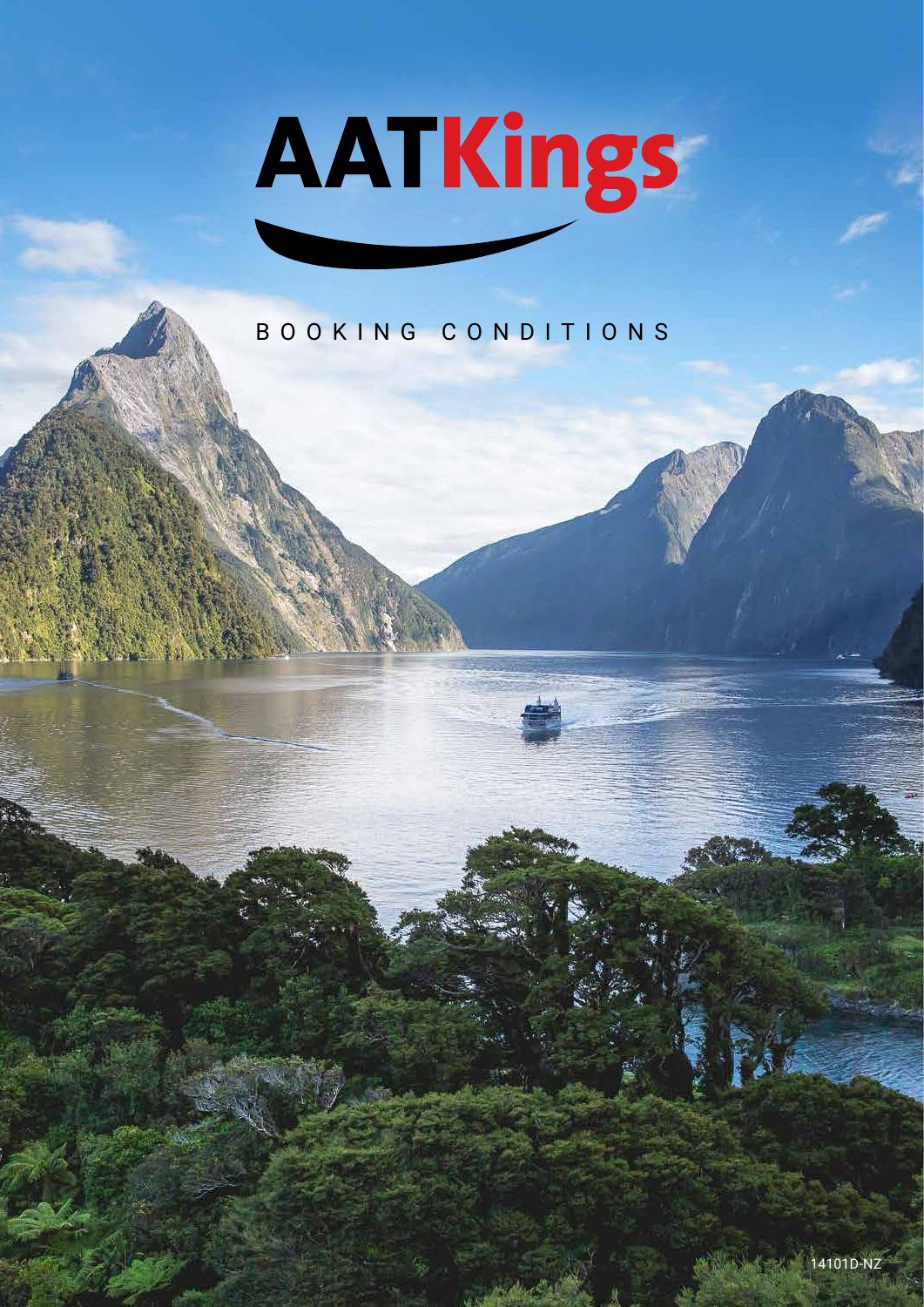# **BOOKING CONDITIONS**

#### **Summary Booking & Cancellation Terms**

|                                                                                                                                                                                                                                                          | <b>Period of Notice</b> | <b>Cancellation</b> |
|----------------------------------------------------------------------------------------------------------------------------------------------------------------------------------------------------------------------------------------------------------|-------------------------|---------------------|
| <b>AAT Kings Guided Holidays and Inspiring Journeys</b>                                                                                                                                                                                                  | 60+                     | Deposit             |
| (including land only)                                                                                                                                                                                                                                    | $59 - 16$               | 30%                 |
| AAT Kings and Inspiring Journeys require a \$200 non-refundable                                                                                                                                                                                          | $15 - 8$                | 50%                 |
| deposit per person per tour within 7 days. Any cancellation of<br>additional services booked prior to and after your tour booking,                                                                                                                       | $7 - 1$                 | 90%                 |
| such as pre/post accommodation and transfers, that are cancelled<br>within 14 days of tour departure incur a 100% cancellation fee.                                                                                                                      | Day of departure        | 100%                |
| <b>AAT Kings Guided Holidays and Inspiring Journeys</b>                                                                                                                                                                                                  | $90 +$                  | Deposit             |
| (including land and internal-holiday airfares)                                                                                                                                                                                                           | $89 - 60$               | 30%                 |
| AAT Kings and Inspiring Journeys require a \$350 non-refundable deposit                                                                                                                                                                                  | $59 - 16$               | 60%                 |
| per person per tour within 7 days.<br>See relevant itineraries for details.                                                                                                                                                                              | $15 - 8$                | 90%                 |
|                                                                                                                                                                                                                                                          | $7 - 0$                 | 100%                |
| <b>AAT Kings Short Breaks</b>                                                                                                                                                                                                                            | $15 - 8$                | 50%                 |
| AAT Kings Short Breaks require a \$200 non-refundable deposit per<br>person per tour within 7 days. Final payment is due 60 days prior to<br>departure or at time of booking if within 60 days.                                                          | $7 - 0$                 | 100%                |
| <b>AAT Kings Day Tours</b>                                                                                                                                                                                                                               | Within 48 hours         | 50%                 |
| Full payment is required 7 days after booking.                                                                                                                                                                                                           | Within 24 hours         | 100%                |
| Heritage Tours - Cape York Frontier and Gulf Savannah Wanderer                                                                                                                                                                                           | $90+$                   | Deposit             |
| Heritage Tours requires a a non-refundable deposit of \$800 per person                                                                                                                                                                                   | $89 - 60$               | 50%                 |
| together with completed booking form to ensure confirmation within 7<br>days of the booking confirmation, unless within final payment period.                                                                                                            | 59-31                   | 75%                 |
|                                                                                                                                                                                                                                                          | $30 - 0$                | 100%                |
| <b>Journey Beyond</b> - The Ghan & Indian Pacific                                                                                                                                                                                                        | $46+$                   | Deposit             |
| Journey Beyond requires a non-refundable deposit of 25% of total price<br>per person for Gold Service and Platinum Service. Advance Purchase<br>or Promotional rail fares are subject to stricter cancellation fees to be<br>advised at time of booking. | $45 - 0$                | 100%                |

#### **Payments**

- these payments and cancellation fees are in addition to any deposit required or cancellation fee charged by your travel agent
- reservations will be held for 7 days only without deposit (if booking departure is outside of 60 or 90 days)
- once your deposit has been received, AAT Kings will send to your travel agent, or yourself if you've booked directly with AAT Kings, confirmation of the details of the booking
- balance of payment for your tour is to be paid 60 or 90 days prior to departure or at time of booking if departure is within 60 or 90 days (different payment requirements apply to third party tours and rail, to be advised at time of booking)
- all airfares are subject to strict payment and ticketing deadlines, to be advised at the time of booking
- the operator reserves the right to re-sell seats without warning if applicants fail to finalise payment within the prescribed time
- a 1% fee will be applied to credit cards at the time of payment (not available to travel agents)

By paying the required deposit per person per tour to your travel agent, or AAT Kings direct reservations consultant, you acknowledge that you have read, understood and accepted these Booking Conditions, which make up the contract between you and AAT Kings. In the case of computer or human billing errors, we reserve the right to re-invoice participants with correct billing.

We offer Gold Seal Protection which may reduce your cancellation fees. Please see the Important Information section for details of the Gold Seal Protection.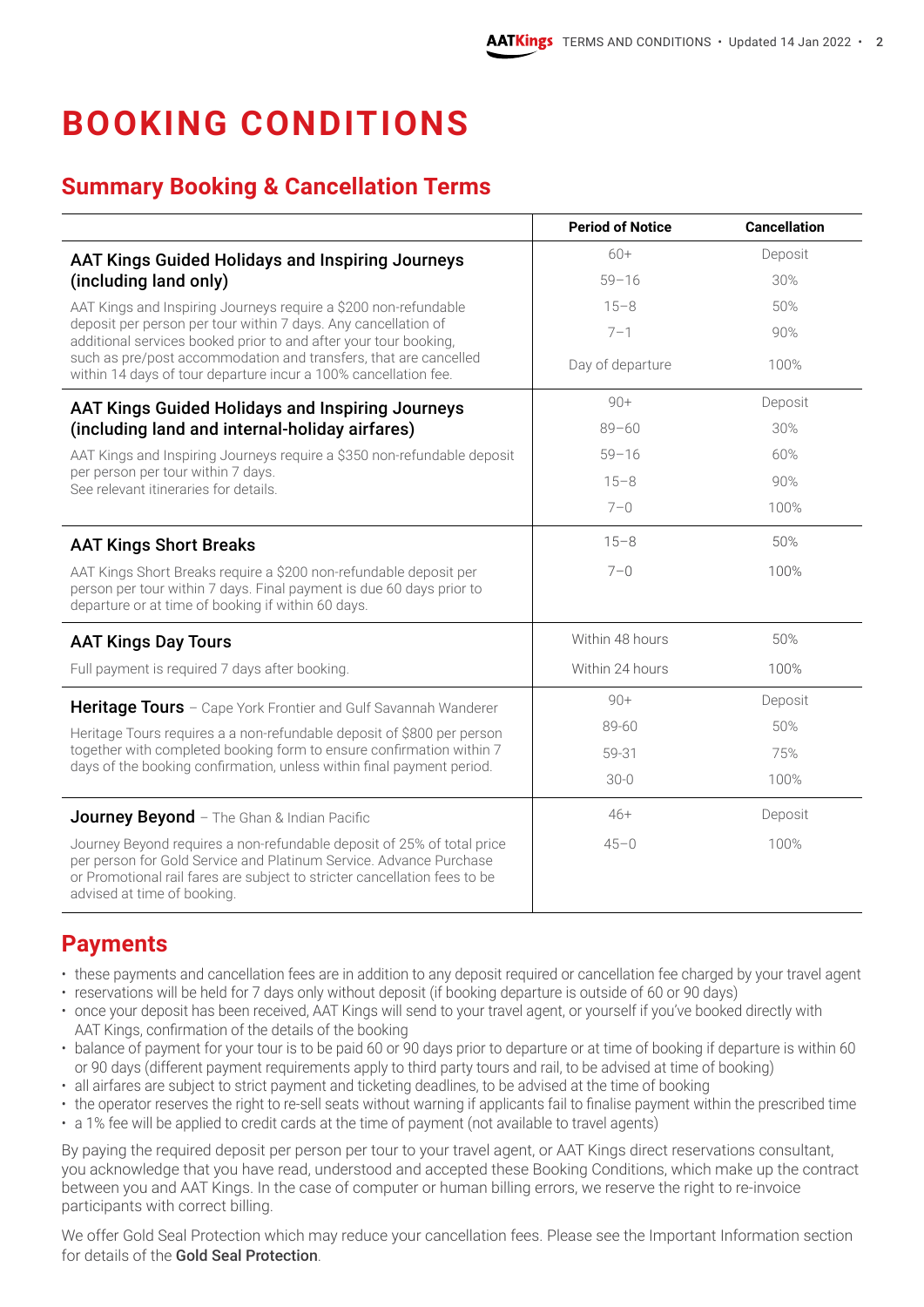#### **Your Holiday Booking**

Your agreement is with AAT Kings and a contract is formed when you make a reservation with us that we accept. Enrollment in and payment for a guided holiday shall constitute acceptance by the guest of the terms and conditions in this document. These cannot be varied except in writing by an officer of the Company.

All contracts with AAT Kings are made subject to the terms of these booking conditions.

We reserve the right to change these booking conditions at any time prior to you making a booking.

The invalidity of any provisions herein shall not affect the validity of any other provisions. The agreement shall be construed as though the invalid provision was not contained herein and was replaced with an enforceable provision as similar as possible to the original provision. Should any conflict arise between these booking conditions and those contained within our brochures, these booking conditions shall prevail.

| <b>Departure Date</b> | The departure date is the date indicated on the booking confirmation.                                                                                                                                                                                                                                                                                                                                                                                                                                                                                                                                                                                                                                                                                                                                                                                                                                                                                                                                                                                                                                                                                                                                                                                                                                                                                                                                                                                                                                                                                                                                                                                                                                                      |
|-----------------------|----------------------------------------------------------------------------------------------------------------------------------------------------------------------------------------------------------------------------------------------------------------------------------------------------------------------------------------------------------------------------------------------------------------------------------------------------------------------------------------------------------------------------------------------------------------------------------------------------------------------------------------------------------------------------------------------------------------------------------------------------------------------------------------------------------------------------------------------------------------------------------------------------------------------------------------------------------------------------------------------------------------------------------------------------------------------------------------------------------------------------------------------------------------------------------------------------------------------------------------------------------------------------------------------------------------------------------------------------------------------------------------------------------------------------------------------------------------------------------------------------------------------------------------------------------------------------------------------------------------------------------------------------------------------------------------------------------------------------|
| <b>Security</b>       | Security is a major concern to all of us and the situation globally is constantly changing.<br>Events around the world, coupled with the "Travel Advisories" put out by various<br>governments, may at times necessitate changes to the accommodation and itinerary or<br>even holiday cancellation. You must accept these risks involved in travel to any country<br>that may experience security difficulties and accept responsibility for your own travel<br>decisions.                                                                                                                                                                                                                                                                                                                                                                                                                                                                                                                                                                                                                                                                                                                                                                                                                                                                                                                                                                                                                                                                                                                                                                                                                                                |
| COVID-19              | An inherent risk of exposure to COVID-19 exists in any public place where people are<br>present. COVID-19 is an extremely contagious disease that can lead to severe illness<br>and death. AAT Kings may require proof of vaccination or negative COVID tests, with the<br>situation changing rapidly please refer to https://www.aatkings.com/about-us/travel-<br>alert/ and https://www.aatkings.com/about-us/frequently-asked-questions/ for current<br>requirements.<br>COVID-19 requirements vary from country to country and region to region and you may be<br>required to be fully vaccinated and provide evidence of vaccination. Evidence of negative<br>COVID tests may also be required. Airlines and other transport providers may also have<br>separate requirements. It is your responsibility to ensure that you comply at all times with<br>these requirements. No refunds will be given if you are unable to undertake some or all of<br>your holiday due to your failure to comply with these requirements. You will be responsible<br>for any resulting additional costs including travel and accommodation.<br>We ask that you please take personal responsibility for your wellbeing. This begins with<br>packing any personal protective equipment and sanitisers you require. Please adopt<br>physical distancing and hygiene practices throughout your pre-trip travel arrangements and<br>follow all health instructions whether physical signage, or requests from our professional<br>staff, once you are holidaying with us. To travel with AAT Kings, you voluntarily assume all<br>risks related to exposure to COVID-19. Full details of hygiene protocols can be found on our<br>website. |
| <b>Force Majeure</b>  | Force Majeure Event means any event or circumstance beyond the control of AAT Kings,<br>including but not limited to: (a) an act of god (such as earthquake, flood, fire, explosion,<br>landslide, lightning, action of the elements, force of nature, washout, typhoon, hurricane,<br>cyclone, tsunami, storm or storm warning or natural disaster); (b) industrial disputes,<br>work ban or other labour dispute or difficulty; (c) acts of terrorism, political unrest, war or<br>threat of war, riots or civil strife; (d) failure or delays to scheduled transportation and the<br>closure of airports or ports; (e) pandemic, epidemic or health risk; (f) governmental and<br>administrative actions (including closure of borders and travel warnings and restrictions).                                                                                                                                                                                                                                                                                                                                                                                                                                                                                                                                                                                                                                                                                                                                                                                                                                                                                                                                           |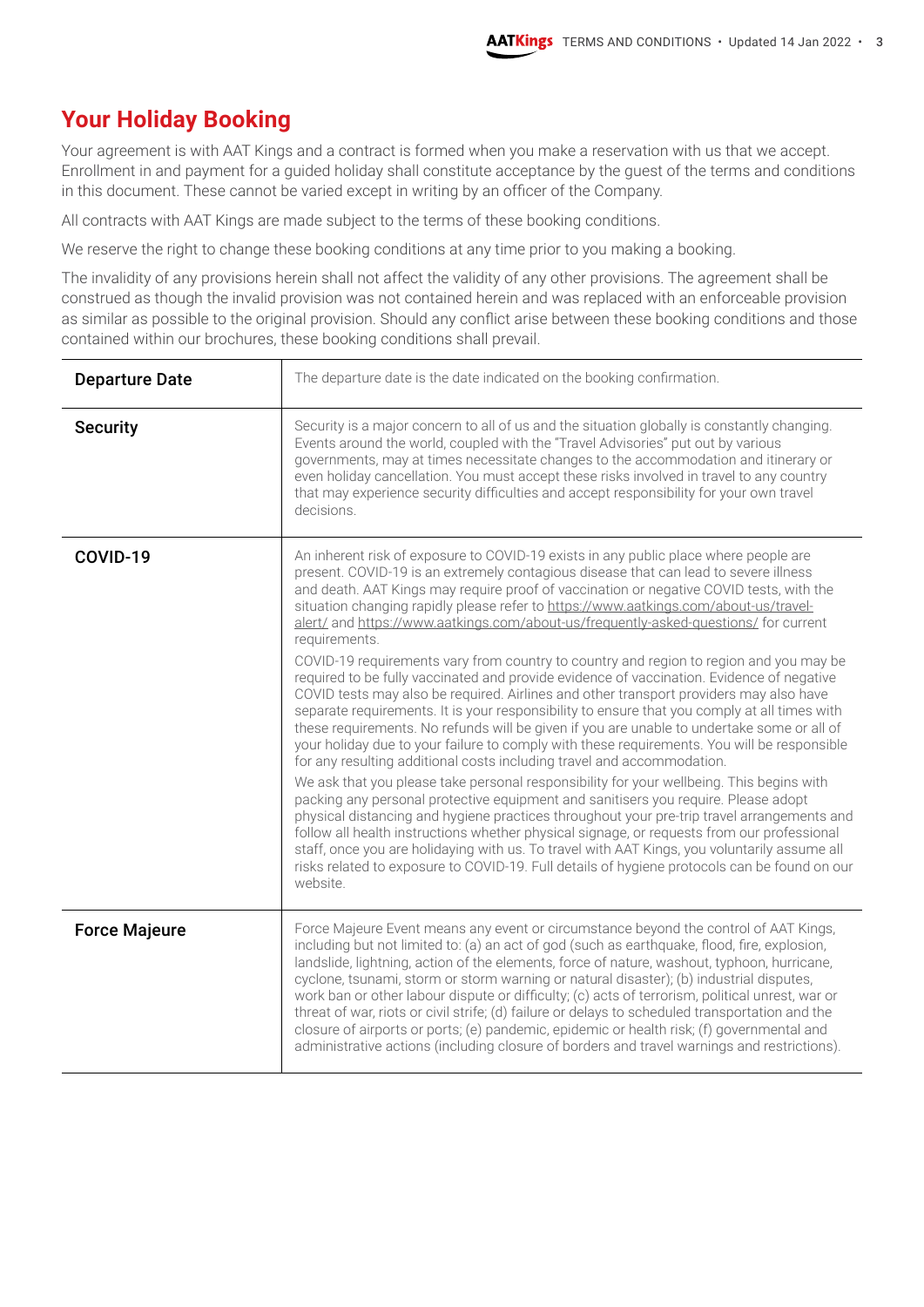#### **Reservations and Payments**

- 1. Your holiday will be confirmed after receipt of a non-refundable deposit as detailed in the Summary Booking and Cancellation Terms table. We reserve the right to refuse a booking without giving any reason and shall in that event return any deposit received. If not received within 5 days of booking, the reservation will automatically be cancelled. On certain departures, deposits may be required at time of booking to hold seats.
- 2. Air-inclusive bookings may require an additional non-refundable deposit or payment in full at the time of booking.
- 3. We may from time to time offer deposits at a reduced amount (Promotional Deposits) and these may be subject to different terms and conditions as specified by us. Such terms and conditions prevail to the extent of any inconsistency with these Booking Conditions.
- 4. Final payment for your holiday reservation will be due prior to departure no later than as detailed in the Summary Booking and Cancellation Terms table. When making multiple holiday bookings, full payment is for all holidays according to the scheduled departure date of the first departing holiday. Payment in full will be required at time of booking for reservations made later than the final payment due date (see Summary Booking and Cancellation table) prior to the holiday departure date. Some special promotions may have different payment deadlines and cancellation terms.
- 5. AAT Kings reserves the right to cancel the reservation and impose cancellation charges if any payment is not received as detailed within the Summary Booking and Cancellation table. AAT Kings will not be responsible for lost land and/or air reservations.
- 6. Credit Card Bookings: AAT Kings should be advised of your credit card number when making your reservation directly with us. For security purposes, we are required to collect the guest's credit card billing address, card expiration date and the customer verification code every time a payment is applied. A fee of 1% will be applied at the time of payment when paying by credit card. Credit card bookings are not available to travel agents.
- 7. Your Travel Agent shall hold all monies for each and every person named in the booking until the booking is confirmed at which time your Travel Agent shall provide those monies promptly to us. You consent to us depositing monies received by us as required by law. We will be entitled to keep interest earned on monies.

| <b>Name Changes</b>          | AAT Kings does not charge for name changes or name corrections, however where third<br>party costs are incurred these will be passed on to the guest. Not all airlines allow name<br>changes or name corrections and a new airfare may need to be purchased which will be<br>passed onto the quest.                                                                                            |
|------------------------------|------------------------------------------------------------------------------------------------------------------------------------------------------------------------------------------------------------------------------------------------------------------------------------------------------------------------------------------------------------------------------------------------|
| <b>Other Booking Changes</b> | AAT Kings does not charge for minor booking changes however where third party costs are<br>incurred these will be passed on to the guest. Costs and charges may increase the closer<br>to the departure date that changes are made. We will try to make your requested change<br>but it may on occasion not be possible.                                                                       |
|                              | A change of holiday date or itinerary after final payment is due (see Summary Booking and<br>Cancellation table) will be treated as a cancellation. Cancellation fees will apply except<br>when the change is to an alternative departure and the holiday price is equivalent or<br>greater, in which case any amendment costs incurred including airline charges and fees<br>will be charged. |

#### **Booking Changes**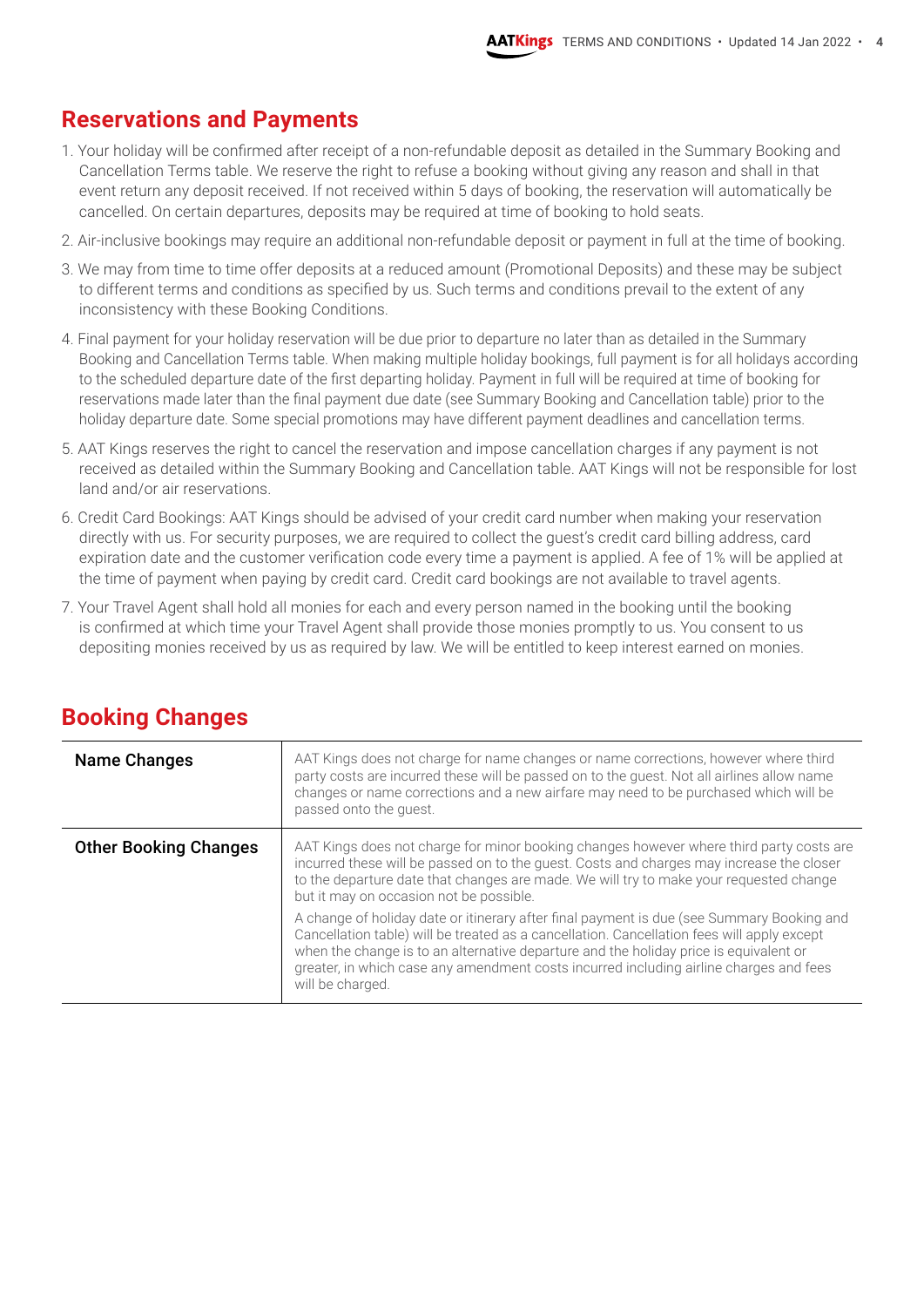#### **Cancellations and Refunds**

| <b>Cancellation by</b><br><b>AAT Kings</b>        | AAT Kings reserves the right, to modify or cancel any holiday (definite or not),<br>accommodation, in-destination activity or arrangement at any time.                                                                                                                                                                                                                                                                                                                                                                                                                                                                                   |
|---------------------------------------------------|------------------------------------------------------------------------------------------------------------------------------------------------------------------------------------------------------------------------------------------------------------------------------------------------------------------------------------------------------------------------------------------------------------------------------------------------------------------------------------------------------------------------------------------------------------------------------------------------------------------------------------------|
|                                                   | <b>Cancellation due to Failure to Pay</b><br>If full payment is not received by the due date (see Summary Booking and Cancellation<br>table), AAT Kings has the right to cancel your reservation and no refund will be made.<br>AAT Kings will not be responsible for lost reservations.                                                                                                                                                                                                                                                                                                                                                 |
|                                                   | <b>Cancellation due to Force Majeure Events</b><br>If AAT Kings cancels a holiday as a result of a Force Majeure Event, a future travel credit<br>(FTC) to the value of funds paid to date less any third-party costs incurred will be provided.<br>All FTCs will be valid for 24 months from date of issue.                                                                                                                                                                                                                                                                                                                             |
|                                                   | Where a holiday is terminated mid-holiday due to a Force Majeure event, if we provide you<br>with any alternative services or assistance (such as hotels or travel) then you agree to pay for<br>these costs. In return, AAT Kings and Inspiring Journeys will provide a pro-rated FTC for the<br>unused portion of your trip less any third-party costs incurred.                                                                                                                                                                                                                                                                       |
|                                                   | <b>Cancellation due to Events other than Force Majeure Events</b><br>If the cancellation by AAT Kings is not as a result of a Force Majeure Event, AAT Kings will<br>provide an alternative comparable holiday (if available), if an alternative is not available then<br>a refund will be made. AAT Kings is not liable for any cancellation or change cost or penalties<br>incurred on other travel arrangements, including air travel, that may be affected thereby.<br>AAT Kings is not responsible for other travel arrangements that you or your party have made<br>outside AAT Kings and which are affected by our cancellations. |
| <b>Cancellation by Traveller</b>                  | Travel arrangements for any member of the party may be cancelled at any time by written notice<br>by the person who made the booking.                                                                                                                                                                                                                                                                                                                                                                                                                                                                                                    |
|                                                   | If notice of cancellation is received by AAT Kings before final payment is due (see Summary<br>Booking and Cancellation table), the deposit will be retained If cancellation is made after final<br>payment is due cancellation fees will apply (see Summary Booking and Cancellation table).<br>Notice of cancellation must be made in writing directly to AAT Kings or through your Travel Agent.<br>Please also refer to AAT Kings' Gold Seal Additional Protection.                                                                                                                                                                  |
|                                                   | If a person in a party cancels and there is a room change caused by this cancellation (such as<br>a Twin/Double to Single, or Triple to Twin/Double), charges for the new room type will be the<br>responsibility of the remaining party.                                                                                                                                                                                                                                                                                                                                                                                                |
|                                                   | The charges detailed in the Summary Booking and Cancellation table (which includes GST),<br>representing costs incurred by AAT Kings in cancelling your travel arrangements, will apply when<br>notice of cancellation for your holiday is given after the booking is confirmed. Please also refer to<br>AAT Kings' Gold Seal Additional Protection.                                                                                                                                                                                                                                                                                     |
|                                                   | If a guest fails to join the holiday on the day of departure, cancellation fees will be 100% (unless<br>the guest notifies us of the delay and joins the holiday later at their own expense).                                                                                                                                                                                                                                                                                                                                                                                                                                            |
|                                                   | Cancellation fees as per the Summary Booking and Cancellation table apply to additional<br>accommodation and/or chargeable transfers prior to and after the holiday, itinerary extensions or<br>cruise reserved through AAT Kings.                                                                                                                                                                                                                                                                                                                                                                                                       |
|                                                   | Cancellation fees and charges will include any amounts that we have paid or have contractually<br>committed to pay to third parties to deliver your travel arrangements which we cannot reasonably<br>recover (for example payments made or due to airlines and hotels). Any payments we have made<br>to third parties will only be refunded to you once we have deducted the above cancellation fees<br>and charges and once we have actually recovered the amounts from the third parties.                                                                                                                                             |
|                                                   | All cancellations fees as per the Summary Booking and Cancellation table are additional to any<br>cancellation fees or other charges that may be levied by your Travel Agent.                                                                                                                                                                                                                                                                                                                                                                                                                                                            |
|                                                   | Gold Seal Protection premiums are non-refundable.<br>If the reason for your cancellation is covered under your insurance, you may be able to reclaim<br>these charges from your insurer. You are responsible to make the claim to your insurer.                                                                                                                                                                                                                                                                                                                                                                                          |
| <b>Early Return, Illness or</b><br><b>Absence</b> | Early return expenses are the guest's responsibility. There is no refund for absence or<br>early departure from a holiday, including but not limited to missed hotels, transfers, meals<br>or sightseeing cruises or optional extensions. AAT Kings urges you to purchase travel<br>insurance which covers such circumstances. Please also refer to AAT Kings' Gold Seal<br>Additional Protection. AAT Kings makes no representation or guarantees concerning<br>reimbursement, scope of coverage, or other aspects of any travel insurance policy or claim.                                                                             |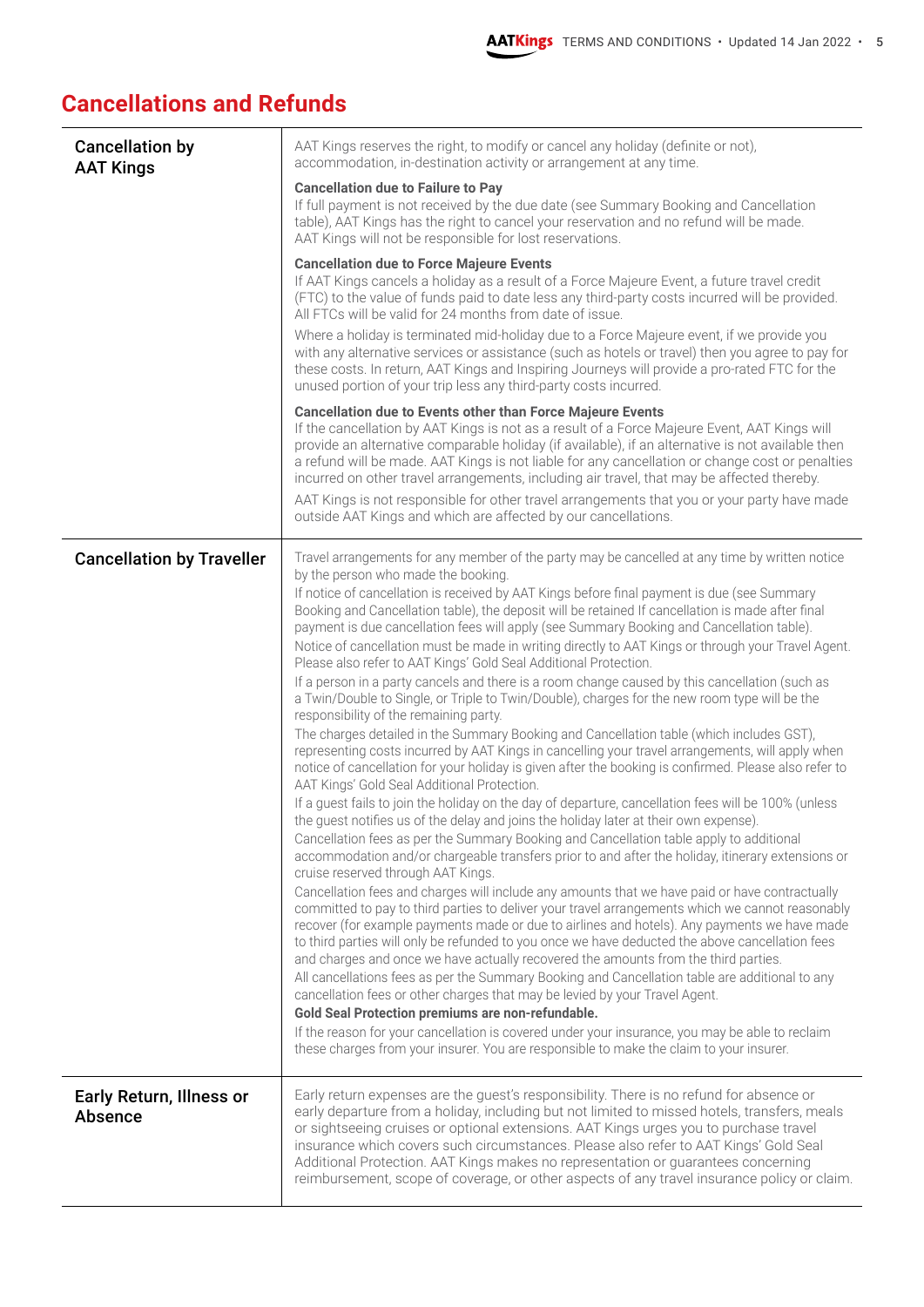#### **Flight Reservations, Deposits and Cancellations**

| <b>Reservations/Ticketing</b>         | Air-inclusive bookings and some intra-itinerary flights require an additional non-refundable<br>deposit at time of booking which may be up to 100%.<br>If an air reservation is made by AAT Kings, full payment may be required for your airfare at<br>the time of booking. On receipt of full air payment your airfare, taxes and fuel surcharges<br>are final. This will be regardless of future price fluctuations up or down. When booking a<br>holiday including flights, you will be required, at the time of booking, to provide us the full<br>name as detailed on the passport, passport number, nationality, date and place of issue for<br>each guest. AAT Kings does not hold an allocation of air seats and all flight reservations<br>are made on request and are subject to the terms and conditions of the airline. Changes to<br>flight itineraries and name changes and/or corrections may either not be allowed or may<br>result in penalties charged by the airline. These are the guest's responsibility along with the<br>fees charged as described above.<br>Airlines (and other travel providers including AAT Kings) change prices and routes from time to<br>time. All air routings are in the sole control of the airline and are subject to change at any time. |
|---------------------------------------|---------------------------------------------------------------------------------------------------------------------------------------------------------------------------------------------------------------------------------------------------------------------------------------------------------------------------------------------------------------------------------------------------------------------------------------------------------------------------------------------------------------------------------------------------------------------------------------------------------------------------------------------------------------------------------------------------------------------------------------------------------------------------------------------------------------------------------------------------------------------------------------------------------------------------------------------------------------------------------------------------------------------------------------------------------------------------------------------------------------------------------------------------------------------------------------------------------------------------------------------------------------------------------------------|
| Air Changes or<br><b>Cancellation</b> | After deposit has been received any changes, including cancellations incur a service fee<br>of \$35 per person, plus any airline penalties. Airline imposed penalties may be up to 100%<br>of the air ticket price. Published Fares, Priced Match Fares, Promo Fares and some other<br>airfares booked are non-refundable.<br>Not showing up for your outbound flight as booked and ticketed will be considered a no-<br>show, and all the connecting flights associated with this one, even a return flight will be<br>cancelled and no refund will apply.                                                                                                                                                                                                                                                                                                                                                                                                                                                                                                                                                                                                                                                                                                                                 |

#### **Financial Protection**

#### We provide full financial protection for our package holidays.

AAT Kings has been running holidays since 1912 and is a member of the Australian Federation of Travel Agents (AFTA). The members include all the major tour operators who are financially bonded for your security and who maintain the highest standards. With the guarantees of these organisations, you know your holiday and money are secure with AAT Kings.

## **IMPORTANT INFORMATION**

A quick reference guide to all details you need to know before booking your holiday.

#### **Disclaimer**

Travel is personal and each individual's goals and experiences may differ. AAT Kings will not be bound by, or liable for, any description, photograph, representation or warranty made by or provided by any independent third party sales representative, Travel Agent, or other person or entity relating to any holiday offered by AAT Kings.

#### **What's Included in the Holiday Price**

| <b>Guided Holiday</b> | By air-conditioned motorcoaches, minibus or 4x4 vehicles, trains, cruises, ferries and<br>intra-holiday flights (including light aircraft) as described in the respective holiday<br>itinerary. Please note on some regional holidays, transfers and sightseeing tours in<br>smaller motorcoaches without toilet facilities may be used. Toilets may be affected by<br>higher altitude or extreme weather conditions such as freezing temperatures and for the<br>comfort of those on board the motorcoach the toilets may have to be closed. In these<br>circumstances, additional rest breaks will be incorporated into the itinerary. |
|-----------------------|------------------------------------------------------------------------------------------------------------------------------------------------------------------------------------------------------------------------------------------------------------------------------------------------------------------------------------------------------------------------------------------------------------------------------------------------------------------------------------------------------------------------------------------------------------------------------------------------------------------------------------------|
|                       |                                                                                                                                                                                                                                                                                                                                                                                                                                                                                                                                                                                                                                          |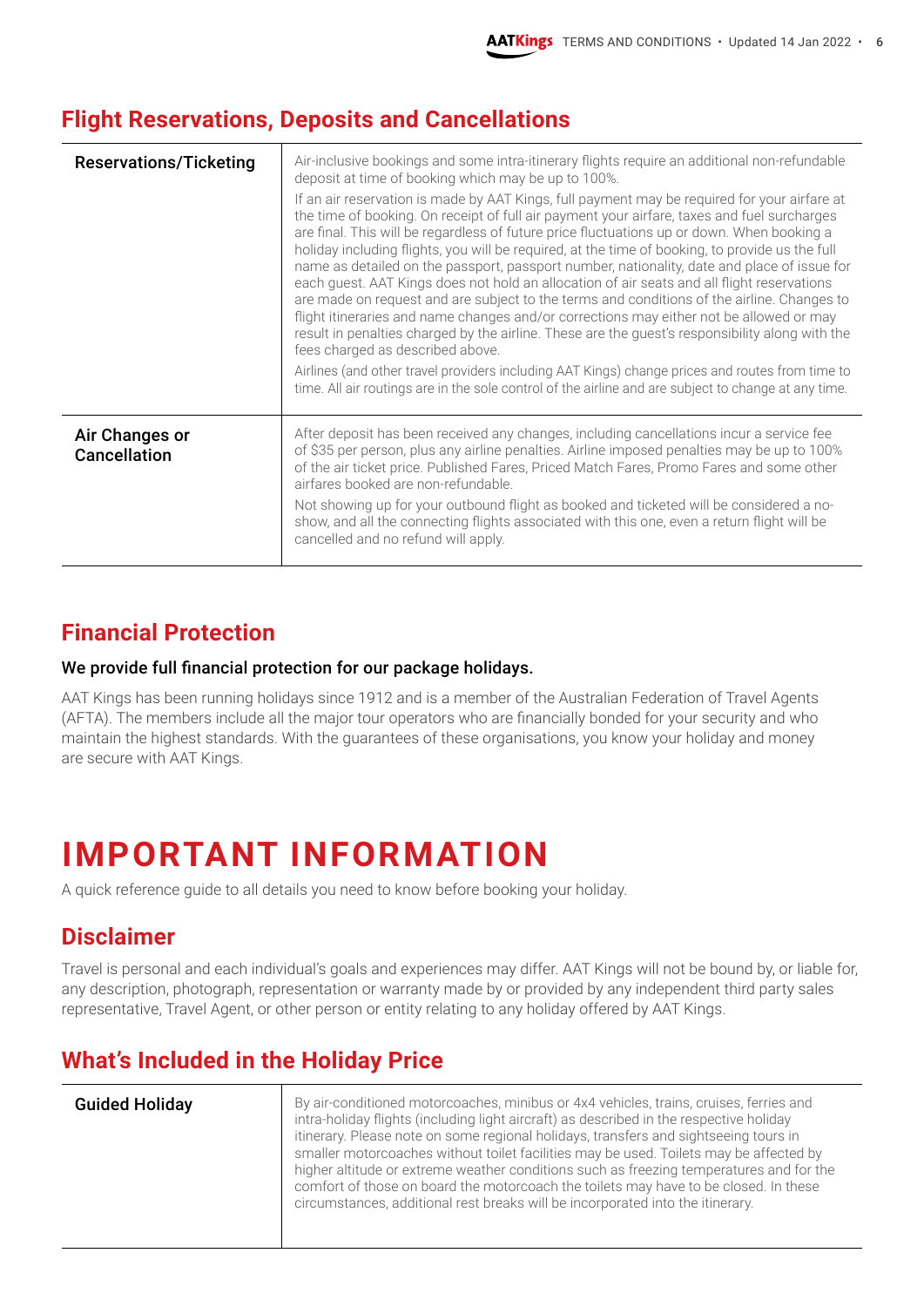| <b>Hotel Accommodation</b> | Prices are per person, based on two persons sharing a room with private bath or shower.<br>Triple rooms may be available on selected holidays in limited numbers. Triple occupancy<br>rooms may utilise rollaway beds and three adults may find these rooms small. This can be<br>confirmed with your local sales agent or online reservation agent.<br>Every effort has been made to reserve two-bed rooms; however, on some occasions,<br>rooms with one double bed may be the only option available. These rooms will be allocated<br>to solo travellers and couples first; other rooms may feature a single bed and rollaway<br>bed, or sleeper sofa. A limited number of twin/double rooms are available with our shared<br>rooming service on certain holidays. AAT Kings shall not be responsible or liable for any<br>claims or issues arising out of the shared rooming.<br>Special room requests (adjacent, connecting or lower-floor rooms, as examples) must<br>be made at time of booking. Special room requests are not guaranteed and are based on<br>availability at time of check-in. Many hotels, lodges and luxury tented camps are 100%<br>smoke-free, including all guest rooms, restaurants, lounges, meeting rooms and public<br>spaces. Smoking in a non-smoking room will result in a fine.<br>Substitute accommodation may be used sometimes. We try to use those of similar<br>standard. Hotel Frequent Traveller program points are not earned with hotels on AAT Kings<br>holidays.<br>Please note that hotel room sizes, standards, facilities and services provided may vary<br>from country to country and region to region and are often local in style and may not have<br>air-conditioning. |
|----------------------------|--------------------------------------------------------------------------------------------------------------------------------------------------------------------------------------------------------------------------------------------------------------------------------------------------------------------------------------------------------------------------------------------------------------------------------------------------------------------------------------------------------------------------------------------------------------------------------------------------------------------------------------------------------------------------------------------------------------------------------------------------------------------------------------------------------------------------------------------------------------------------------------------------------------------------------------------------------------------------------------------------------------------------------------------------------------------------------------------------------------------------------------------------------------------------------------------------------------------------------------------------------------------------------------------------------------------------------------------------------------------------------------------------------------------------------------------------------------------------------------------------------------------------------------------------------------------------------------------------------------------------------------------------------------------------------------------------------------------------------|
| <b>WiFi</b>                | Complimentary WiFi service is available in the rooms and public areas of most AAT Kings<br>accommodation. Complimentary WiFi is also provided on-board the motorcoaches,<br>however this is not available in all locations, such as on motorcoaches on Day Tours and<br>Short Breaks in the Northern Territory. The WiFi on the motorcoaches uses the mobile<br>phone network and as a result the connection will be slower than standard broadband and<br>in remote areas without sufficient network coverage, WiFi may not always be available.<br>Audio and Video streaming is not available using motorcoach WiFi. Please note that it may<br>not be available on train trips, cruises, safari lodges, tented camps or when the main<br>AAT Kings motorcoach is not being used, such as on transfer motorcoaches and other<br>local services.                                                                                                                                                                                                                                                                                                                                                                                                                                                                                                                                                                                                                                                                                                                                                                                                                                                                              |
| <b>Travel Director</b>     | Unless specified, guided holidays are conducted in English by a professional Travel<br>Director or Driver Guide. Short Breaks, Day Tours and third party add-ons are normally not<br>accompanied by Travel Director and are operated on a locally hosted basis using English-<br>speaking Local Host services unless otherwise described.                                                                                                                                                                                                                                                                                                                                                                                                                                                                                                                                                                                                                                                                                                                                                                                                                                                                                                                                                                                                                                                                                                                                                                                                                                                                                                                                                                                      |
| <b>Meals</b>               | Some meals are included as detailed on holiday itineraries. Any special meal requirements,<br>including allergies, must be provided at time of booking and are received on a request<br>basis only. AAT Kings cannot assure that special meal requests will be fulfilled and does<br>not assume responsibility or liability if requests are not fulfilled.                                                                                                                                                                                                                                                                                                                                                                                                                                                                                                                                                                                                                                                                                                                                                                                                                                                                                                                                                                                                                                                                                                                                                                                                                                                                                                                                                                     |
| Sightseeing                | Experiences, entrance fees and an English-speaking Local Guide (when required) are<br>included as detailed in the itinerary pages. Some included activities (marked on the day-by-<br>day itinerary descriptions) require a signed liability waiver; participation in those included<br>activities and is at your own risk.                                                                                                                                                                                                                                                                                                                                                                                                                                                                                                                                                                                                                                                                                                                                                                                                                                                                                                                                                                                                                                                                                                                                                                                                                                                                                                                                                                                                    |
| <b>Transfers</b>           | Transfers between airports, hotels, railway stations and piers are only included as indicated<br>on each holiday itinerary. Transfers can be purchased for an additional cost in many<br>destinations. There will be no refund for missed or unused transfers. If you require and<br>reserve airport transfers and did not purchase your flights from AAT Kings, you will need<br>to provide your arrival and departure flight information to AAT Kings 60 days before flight<br>departure depending on the destination. It is your responsibility to update AAT Kings with<br>any changes to your flight schedule to ensure that you receive your transfers. Failure to do<br>so may result in missing these services and no refund shall be due for missed transfers<br>resulting from missing or outdated flight information.                                                                                                                                                                                                                                                                                                                                                                                                                                                                                                                                                                                                                                                                                                                                                                                                                                                                                               |
| Porterage                  | Luggage handling of one suitcase per person, at each guided holiday hotel is included in the price.                                                                                                                                                                                                                                                                                                                                                                                                                                                                                                                                                                                                                                                                                                                                                                                                                                                                                                                                                                                                                                                                                                                                                                                                                                                                                                                                                                                                                                                                                                                                                                                                                            |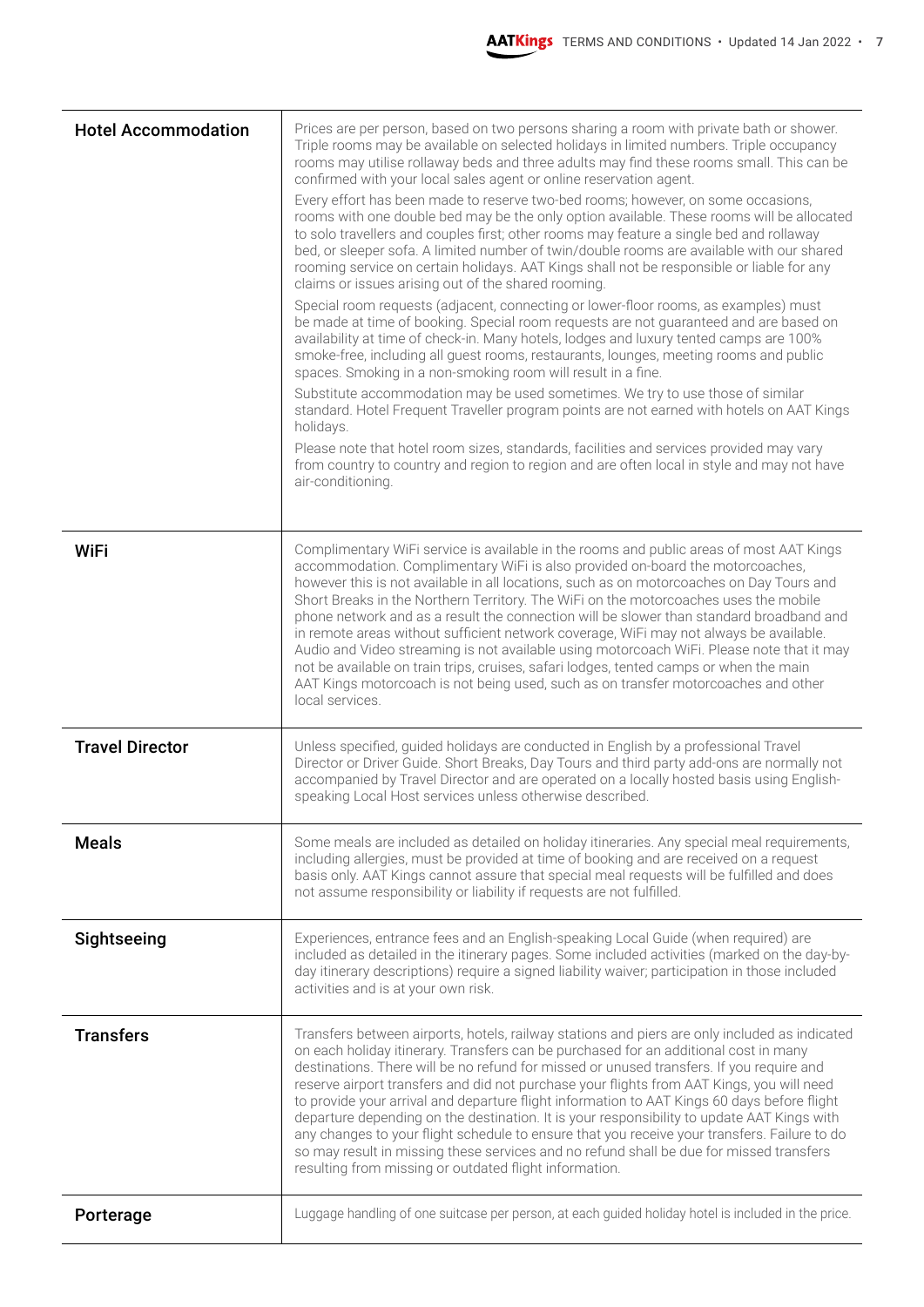| <b>Luggage Allowances</b> | Due to limited motorcoach capacity, a single bag is allowed with dimensions not exceeding<br>30"x18"x10" (76x46x25cm) and weight not exceeding 50lbs./23kgs. Carry-on/hand luggage<br>is restricted to one piece per person, not exceeding $12"x11"x6"$ (30x28x14cm) to fit under<br>your coach seat or in the small overhead compartment. Carry-ons with telescopic handles<br>and wheels will not fit in the overhead compartments or under seats and therefore, cannot<br>be accepted as carry-on luggage. Carry-on/hand luggage handling is the responsibility of<br>each guest and must be taken on and off the coach by you each day of the guided holiday.<br>Please be advised that stricter luggage allowances may be in place for other methods of<br>transportation such as 4x4, safari vehicles, flights and cruises. Please confirm with your<br>local sales representative or online reservation agent.<br>AAT Kings and AAT Kings' affiliated entities shall not be liable for loss or damage to<br>luggage or any guest's belongings. Guests should immediately report lost items to the<br>Travel Director who will assist in completing a lost property form that can be used for an<br>insurance claim. AAT Kings cannot assist in locating lost items after the guest disembarks<br>or completes the AAT Kings holiday. |
|---------------------------|---------------------------------------------------------------------------------------------------------------------------------------------------------------------------------------------------------------------------------------------------------------------------------------------------------------------------------------------------------------------------------------------------------------------------------------------------------------------------------------------------------------------------------------------------------------------------------------------------------------------------------------------------------------------------------------------------------------------------------------------------------------------------------------------------------------------------------------------------------------------------------------------------------------------------------------------------------------------------------------------------------------------------------------------------------------------------------------------------------------------------------------------------------------------------------------------------------------------------------------------------------------------------------------------------------------------------------------------|
| <b>Tips/Gratuities</b>    | Tips/gratuities are included for services on guided holidays, except to your Motorcoach<br>Driver and Travel Director (and your Local Host and Local Guides) whose tips/gratuities<br>should be extended on a voluntary, individual basis at the end of your holiday. Included<br>tips/gratuities cover all services provided by dining-room waiters, housekeeping staff and<br>porters at hotels.                                                                                                                                                                                                                                                                                                                                                                                                                                                                                                                                                                                                                                                                                                                                                                                                                                                                                                                                          |

#### **What's Not Included in the Holiday Price**

| General                         | Any items and matters not referred to above, including airfares to and from your<br>destination, air-related taxes and fees (except where specified); additional fees charged by<br>airlines such as checked and/or excess baggage, seat selections and any other services;<br>passport and visa fees; insurances of all kinds; tips/gratuities to Travel Directors, Local<br>Guides, Motorcoach Drivers; laundry; phone calls; minibar; beverages and meals not<br>detailed in the itinerary; and all items of a personal nature.<br>Additional taxes and surcharges may be collected by foreign governmental and non-<br>governmental entities. This list is illustrative and not a complete list of every item not<br>included. |
|---------------------------------|------------------------------------------------------------------------------------------------------------------------------------------------------------------------------------------------------------------------------------------------------------------------------------------------------------------------------------------------------------------------------------------------------------------------------------------------------------------------------------------------------------------------------------------------------------------------------------------------------------------------------------------------------------------------------------------------------------------------------------|
| <b>Optional Extras</b>          | Additional/optional experiences are available on your holiday and can be purchased for an<br>extra charge during your holiday.                                                                                                                                                                                                                                                                                                                                                                                                                                                                                                                                                                                                     |
| Leaving the holiday early       | The price does not cover costs and expenses, including your return home, if you leave the<br>holiday whether of your own volition, our decision based on behaviour that disrupts the<br>holiday, due to illness, action by any government or other reason.                                                                                                                                                                                                                                                                                                                                                                                                                                                                         |
| <b>National Park Entry Fees</b> | The Northern Territory National Parks Entry Fees are not included in the price of AAT Kings<br>Day Tours. You will be advised the cost a time of booking. These are additional compulsory<br>government charges and are subject to change without notice.                                                                                                                                                                                                                                                                                                                                                                                                                                                                          |
| <b>Air Transportation</b>       | Not included unless otherwise outlined in each holiday's itinerary.                                                                                                                                                                                                                                                                                                                                                                                                                                                                                                                                                                                                                                                                |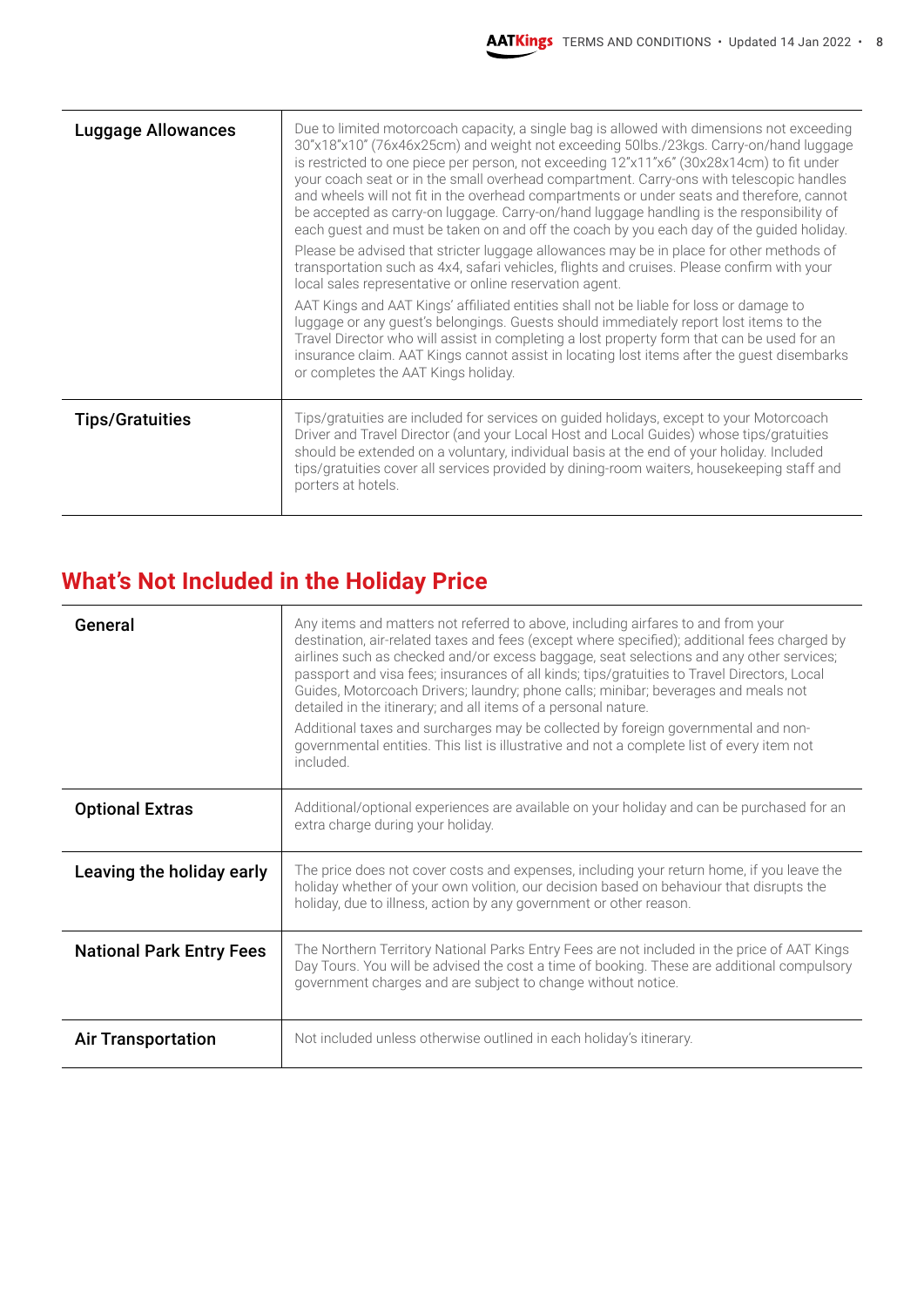| <b>Deposit Protection</b> | If you cancel before your final payment is due, the deposit may be credited to the cost of<br>another AAT Kings holiday, which is not less than 4 days duration, subject to the following<br>conditions:                                                           |
|---------------------------|--------------------------------------------------------------------------------------------------------------------------------------------------------------------------------------------------------------------------------------------------------------------|
|                           | a. the deposit must be used within 5 calendar years of the cancellation date of the original<br>booking;                                                                                                                                                           |
|                           | b. multiple deposits (because of back to back holidays) cannot be combined and only one<br>deposit can be credited per holiday;                                                                                                                                    |
|                           | c. multiple holidays may be booked using multiple deposits;                                                                                                                                                                                                        |
|                           | d. Deposit Protection applies only to full priced deposits (not promotional low deposits);<br>and                                                                                                                                                                  |
|                           | e. Deposit Protection does not apply to any existing bookings, has no cash value and is<br>non-refundable.                                                                                                                                                         |
|                           | A Deposit Protection benefit may be:                                                                                                                                                                                                                               |
|                           | a. gifted to family or friends, via an email confirmation to AAT Kings stating the donee's<br>name,                                                                                                                                                                |
|                           | b. transferred for use with one of our sister brands (see ttc.com/brands)                                                                                                                                                                                          |
|                           | Deposit Protection does not include holidays in Special Deposits, deposits for airline tickets<br>(whether included as part of or additional to the holiday) or deposits for Third Party Travel<br>Products and excludes any funds that have been refunded to you. |
|                           |                                                                                                                                                                                                                                                                    |

#### **Deposit Protection and Change**

#### **Discounts, Savings and Promotions** (Refer to Discount Exemptions at back of booklet.)

| <b>Kings Club Past Guest</b><br><b>Benefits</b> | 5% discount is available to those who have travelled previously with AAT Kings or any of<br>TTC family of brands (excluding past travel on Short Breaks, Day Tours, Down Under Tours,<br>and third party operated tours). Savings are limited to one tour per booking, per Kings Club<br>guest each year, on selected AAT Kings operated Guided Holidays (First Choice, Best Buys)<br>& Inspiring Journeys. Excludes Short Breaks, Day Tours, Down Under Tours, and third party<br>operated tours. Discounts do not apply to advance season pricing. If multiple tours are<br>booked, the discount applies to the longest tour. Valid for the coach portion of the tour only<br>(excludes rail, and components provided by third parties). Subject to availability and may<br>be withdrawn at any time. You must have completed travel with us before you can redeem<br>the benefit. Please advise previous tour details at time of booking. |
|-------------------------------------------------|----------------------------------------------------------------------------------------------------------------------------------------------------------------------------------------------------------------------------------------------------------------------------------------------------------------------------------------------------------------------------------------------------------------------------------------------------------------------------------------------------------------------------------------------------------------------------------------------------------------------------------------------------------------------------------------------------------------------------------------------------------------------------------------------------------------------------------------------------------------------------------------------------------------------------------------------|
| <b>2nd holiday Discount</b>                     | 2.5% discount applies to the second AAT Kings operated Guided Holiday (First Choice,<br>Best Buys) or Inspiring Journey when at least two tours of 7 days or more are booked at<br>the same time for a person. Excludes Short Breaks, Day Tours, Down Under Tours, third<br>party operated tours, and tours of less than 7 days. The discount is per person off the<br>coach portion of the tour only (excludes rail, and components provided by third parties)<br>and applies to the tour with the lowest price. Subject to availability and may be withdrawn<br>at any time.                                                                                                                                                                                                                                                                                                                                                               |
| <b>Triple Share Discount</b>                    | Discounted price is available in limited numbers on selected AAT Kings operated Guided<br>Holidays (First Choice, Best Buys) and Short Breaks when 3 guests share a twin or<br>double room with an extra bed (foldaway, sofa bed or rollaway). Triple Share is subject to<br>availability and configuration of accommodation. Triple Share is not available on Inspiring<br>Journeys, Day Tours, Down Under Tours, and third party operated tours.                                                                                                                                                                                                                                                                                                                                                                                                                                                                                           |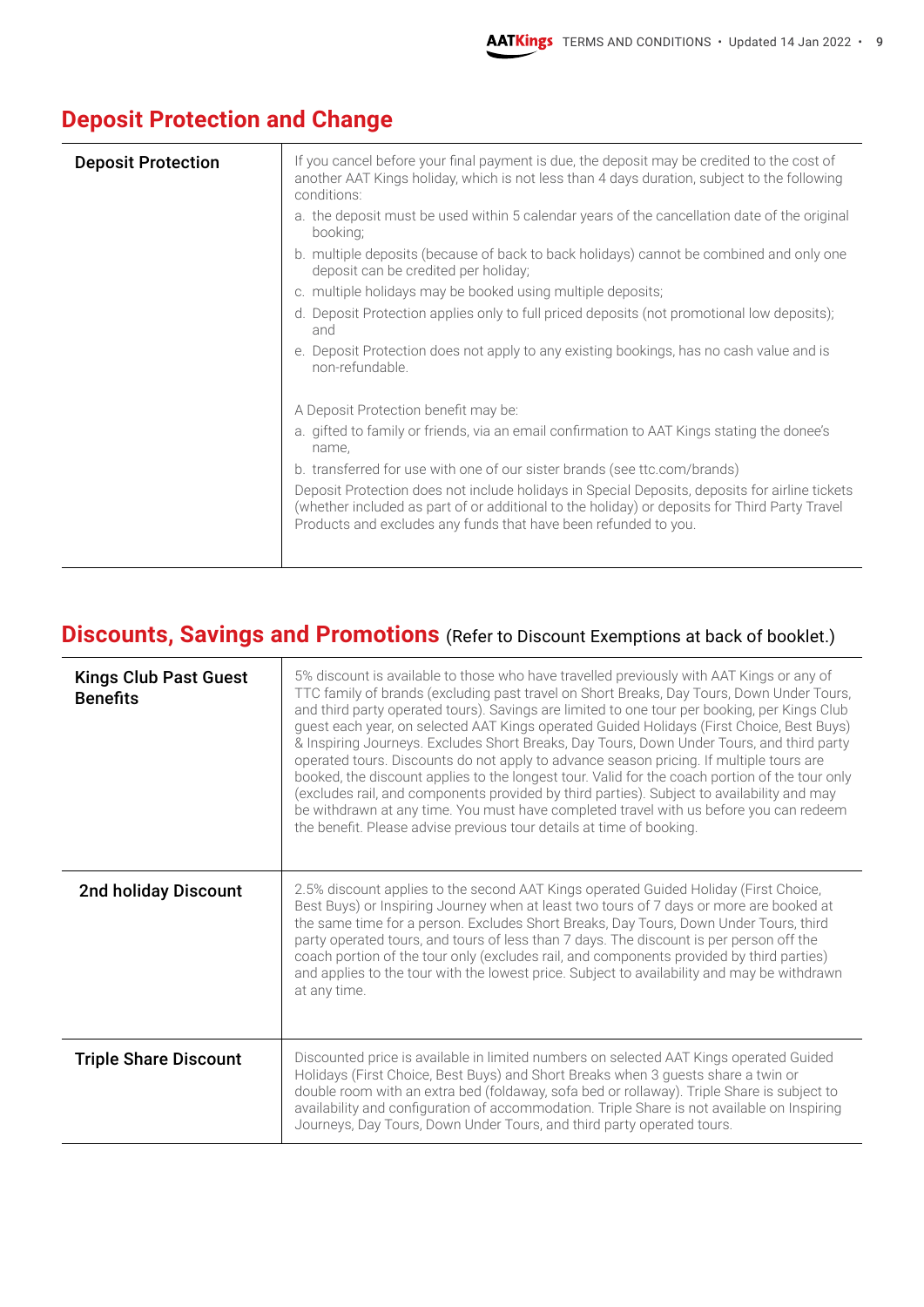| <b>Young Traveller Discount</b> | Discounted price applies to children 5-15 years when sharing a room with two adults<br>paying for a twin share room or one adult paying for a single room on AAT Kings operated<br>Guided Holidays (First Choice, Best Buys). Limit of one discount per room. For AAT Kings<br>operated Short Breaks, discounted price applies to children 5-15 years on the coach<br>portion of the tour only (excludes rail and components provided by third parties) and<br>when sharing a room with two adults paying for a twin share room. Limit of one discount<br>per room. Young Traveller Discount is not available on Inspiring Journeys, and third party<br>operated tours. |
|---------------------------------|-------------------------------------------------------------------------------------------------------------------------------------------------------------------------------------------------------------------------------------------------------------------------------------------------------------------------------------------------------------------------------------------------------------------------------------------------------------------------------------------------------------------------------------------------------------------------------------------------------------------------------------------------------------------------|
| <b>Group Travel Discount</b>    | Discounted price applies to guests travelling in a group of 9 or more on AAT Kings operated<br>Guided Holidays (First Choice, Best Buys) & Inspiring Journeys. Excludes Short Breaks, Day<br>Tours, Down Under Tours, and third party operated tours. Further discounts are available<br>when booking larger groups. Call or get in touch with one of our Group Travel Specialists to<br>find out more.                                                                                                                                                                                                                                                                 |
| <b>Concession Discount</b>      | Discount available on AAT Kings operated Guided Holidays (First Choice, Best Buys) &<br>Inspiring Journeys. Excludes Short Breaks, Day Tours, Down Under Tours, and third party<br>operated tours. Applies to Australian and New Zealand Pensioners and Australian Seniors<br>Card holders. Guests must carry proof of concession eligibility with them. Concession<br>Discount will be applied before any other available discount.                                                                                                                                                                                                                                    |
| <b>Days Tours Discount</b>      | 10% discount applies to AAT Kings operated Day Tours booked in conjunction with AAT<br>Kings operated Guided Holidays (First Choice, Best Buys) & Inspiring Journeys. Excludes<br>third party operated tours and optional tours which are part of AAT Kings operated Guided<br>Holidays (First Choice, Best Buys) or Inspiring Journeys.                                                                                                                                                                                                                                                                                                                                |
| <b>Future Travel Credits</b>    | Discounts provided on Future Travel Credits are not combinable with other discounts.                                                                                                                                                                                                                                                                                                                                                                                                                                                                                                                                                                                    |

#### **Travel Documents**

#### myAATKings

Guided Holidays guests are required to register for their holiday at my.AATKings.com. This only takes a few minutes and means we'll have:

- Your personal details, including your email address and phone number.
- Your emergency contact info and travel insurance details, just in case we need it.
- Your dietary, medical or other special requirements you may have.
- Your completed Travel Health Declaration before departure.

Provided full payment has been received on time and registration is completed, travel documents will be available to download in electronic format no later than 21 days prior to travel. You'll also find out where your AAT Kings holiday will start and exactly what accommodation you'll be staying in – plus the answers to a host of FAQs.

#### Passports, Visas and other Entry/Exit Requirements

Where applicable or if required, guests must be in possession of a machine-readable passport valid for 6 months after their holiday return date along with applicable visas. Due to government imposed security/ immigration measures, passport and emergency contact information is required for all guests prior to the release of travel documents.

It is the guest's sole responsibility to secure and/or pay for any and all visas, or Electronic Travel Authorisations (ETAs), affidavits, immunisations, etc. that are required in order to be permitted entry into each destination. In some countries you may be subject to entry (reciprocity) fees and/or departure taxes/exit fees which will be collected at the airports upon entry/departure by local government authorities.

You should check with your Travel Agent or Consular Service for information regarding necessary visa and travel documentation for your entire holiday. Where possible we strongly recommend obtaining any required visa or documentation prior to departure. Obtaining documentation while travelling can be a time consuming process and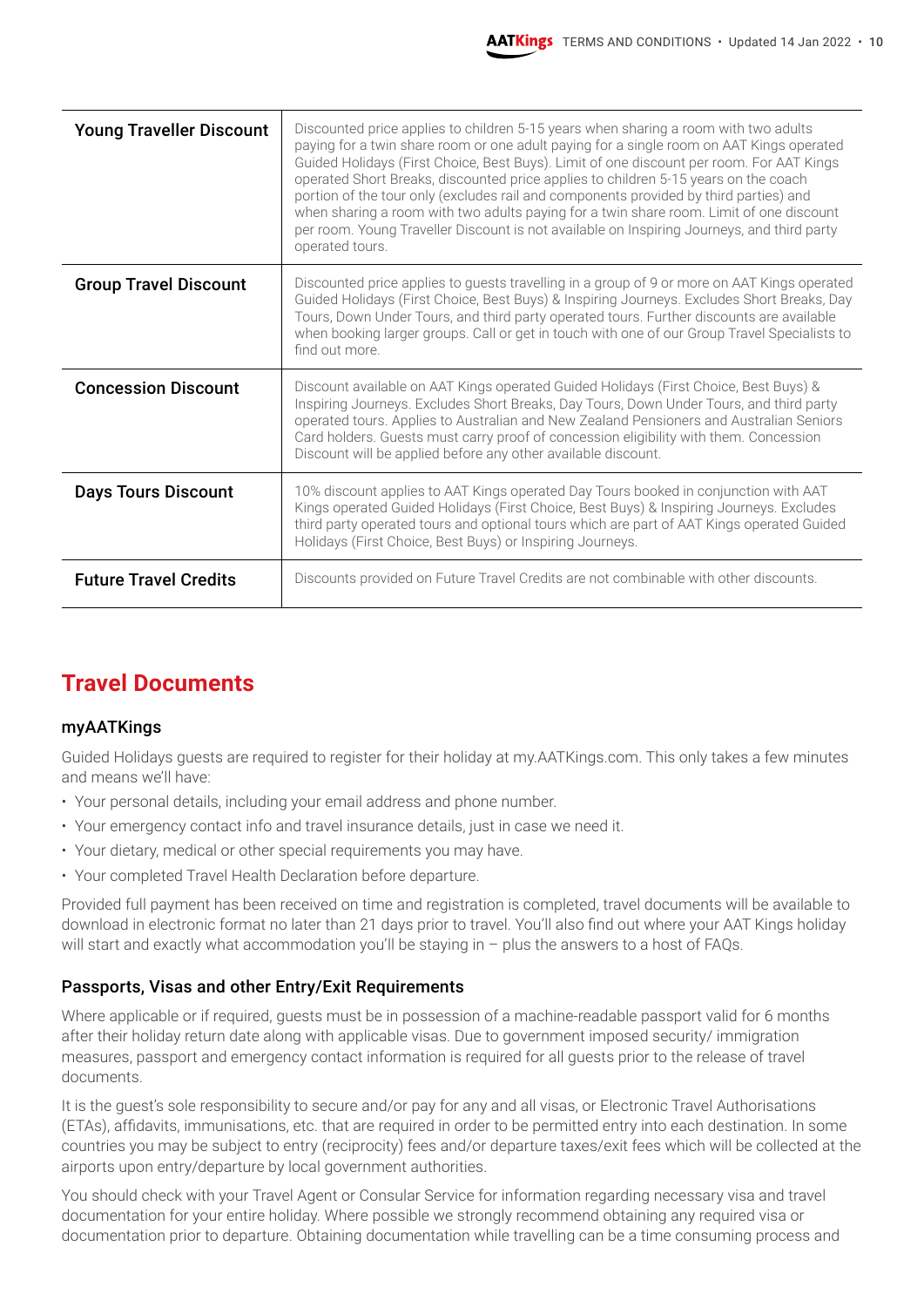some countries will not issue documentation at the border. For some countries an invitation letter is required from the Ground Handler to send along with the visa application.

Please note that entry to any country may be refused even if the required information and travel documents are complete. AAT Kings will require full passport information (full name, date of birth, passport number, issue and expiry dates) prior to final payment.

For up-to-date detailed information on travel documents and visas, entry/exit taxes and further information on entry and exit requirements please check with your Travel Agent or local consular services. Obtaining and carrying these documents is your sole responsibility.

AAT Kings bears no responsibility for such information and will not be responsible for advising and/or obtaining required travel documentation for any guest, or for any delays, damages, and/or losses including missed portions of your holiday related to improper documentation or government decisions about entry.

#### **Flight Arrangements**

| <b>Airline Seating</b>                    | Seats are limited in our contracted class of service and may not be available on every<br>flight. AAT Kings does not hold block space on any airline and does not assure seat<br>availability for every single holiday departure date. Not all airlines offer pre-assigned seats.<br>Some may charge for pre-assigned seats. Seat assignments are not guaranteed and are<br>subject to change without notice due to a schedule change, equipment change or other<br>unforeseen circumstances. Seating is solely under the airline's control. Any additional<br>charge imposed by airlines will be at guests' expense. Where pre-assigned seats are not<br>offered or different seats are desired, guests must contact the airline(s) directly to arrange<br>seating assignments as well as special meal requests. AAT Kings does not assure that<br>these requests will be granted. |
|-------------------------------------------|-------------------------------------------------------------------------------------------------------------------------------------------------------------------------------------------------------------------------------------------------------------------------------------------------------------------------------------------------------------------------------------------------------------------------------------------------------------------------------------------------------------------------------------------------------------------------------------------------------------------------------------------------------------------------------------------------------------------------------------------------------------------------------------------------------------------------------------------------------------------------------------|
| <b>Airline Schedule</b><br><b>Changes</b> | Itinerary changes due to flight delays and schedule changes is solely under the airline's<br>control. AAT Kings reserves the right to offer alternative schedules for itineraries affected<br>by airline schedule changes and equipment. Flight delays, flight cancellations and schedule<br>changes are the responsibility of the airline. AAT Kings will not be responsible or liable for<br>such delays or rescheduling and extra charges.                                                                                                                                                                                                                                                                                                                                                                                                                                       |
| <b>Airline Frequent Flyer</b><br>Programs | Frequent Flyer miles can be accrued on most air carriers. Upgrades using mileage are not<br>permitted. Many airlines do not automatically add Frequent Flyer numbers to records for<br>flights booked and ticketed by AAT Kings. It is the guest's responsibility to request Frequent<br>Flyer credit from the airline. AAT Kings shall not be responsible for matters concerning<br>Frequent Flyer miles.                                                                                                                                                                                                                                                                                                                                                                                                                                                                          |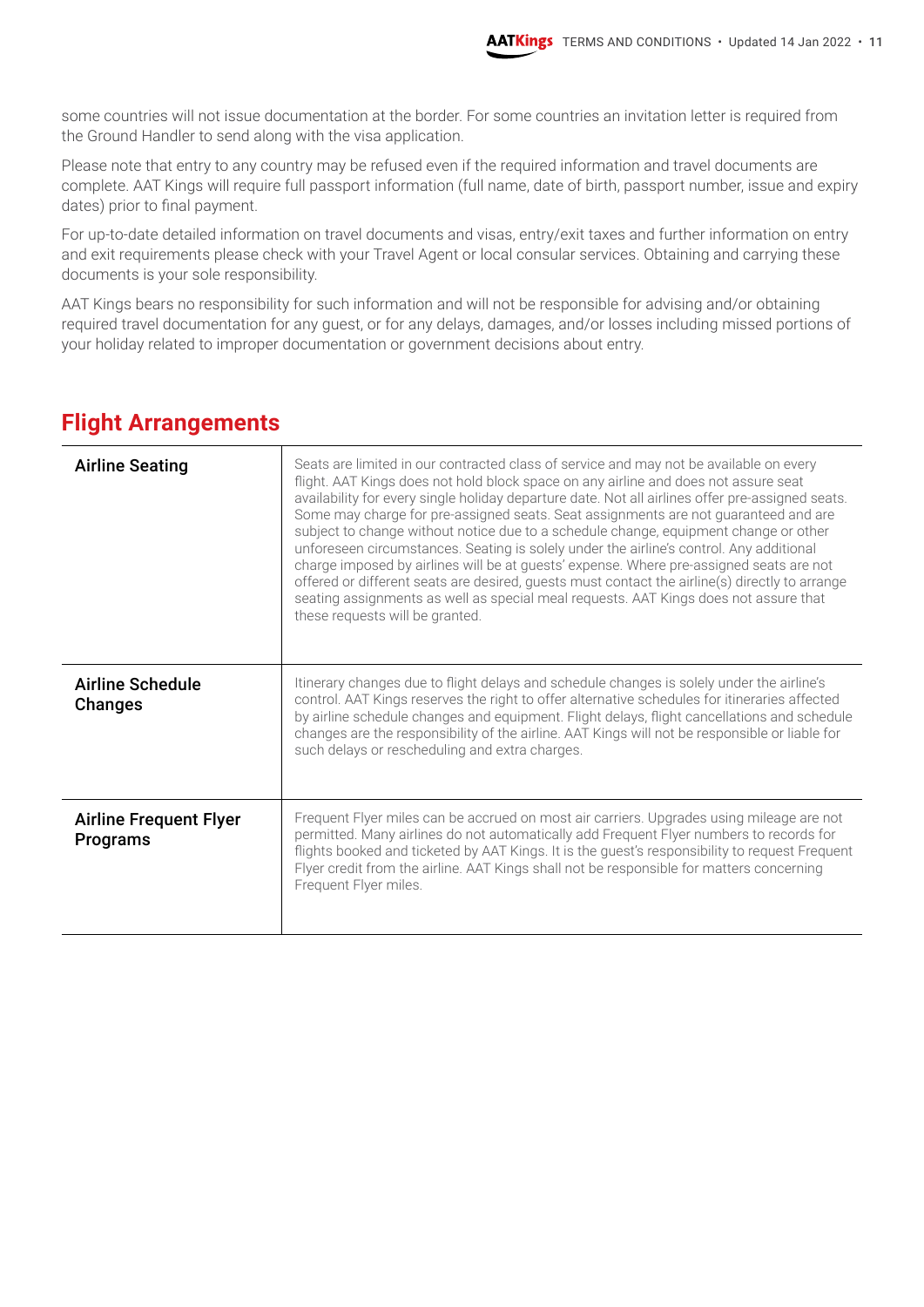#### **Gold Seal Protection**

AAT Kings' Gold Seal Protection (GSP) plan is payable with your deposit only and is non-refundable and includes:

| Pre-departure<br><b>Cancellation</b> | Cancellation by you for any reason without penalty prior to 30 days from the start date of<br>your holiday, either:<br>(i) if no Force Majeure Event has occurred when you cancel, the value of your AAT Kings<br>Holiday Pre-payment will be refunded; or<br>(ii) if a Force Majeure Event has occurred causing you to cancel, the AAT Kings Holiday<br>Pre-payment will be converted to a Future Travel Credit (FTC) of the same value.<br>The FTC must be used for a AAT Kings holiday or a holiday on one of The Travel<br>Corporation sister brands which departs within 24 months of your cancellation and no part<br>of it can be redeemed for cash. If the price of the new holiday is higher than the FTC, you<br>will be responsible for the additional cost. If the price of the new holiday is lower than the<br>FTC, AAT Kings will provide an FTC for the difference.<br>For the purposes of this clause, AAT Kings Holiday Pre-payment means all funds received<br>by AAT Kings in respect of the land component of a holiday excluding funds for:<br>(a) additional hotel nights not booked through AAT Kings;<br>(b) airline tickets (whether included as part of or additional to the holiday);<br>(c) Third Party Travel Products;<br>(d) the GSP cost;<br>(e) any related cancellation or rebooking costs; and<br>(f) any cancellation costs and fees imposed by your travel agent. |
|--------------------------------------|---------------------------------------------------------------------------------------------------------------------------------------------------------------------------------------------------------------------------------------------------------------------------------------------------------------------------------------------------------------------------------------------------------------------------------------------------------------------------------------------------------------------------------------------------------------------------------------------------------------------------------------------------------------------------------------------------------------------------------------------------------------------------------------------------------------------------------------------------------------------------------------------------------------------------------------------------------------------------------------------------------------------------------------------------------------------------------------------------------------------------------------------------------------------------------------------------------------------------------------------------------------------------------------------------------------------------------------------------------------------------------------------------------|
| On your holiday                      | Should you, or someone in your booking, leave at any time during the holiday for personal<br>sickness reasons or be required to return to home due to injury, illness or death of an<br>Immediate Family Member, you and the person in your booking will be refunded up to<br>A\$90 per person per day for the unused portion of the itinerary (in some cases hotels<br>require a one-night cancellation fee). A medical certificate in relation to your Immediate<br>Family Member is required.<br>If you or an Immediate Family Member in New Zealand should fall sick while you are<br>on your AAT Kings holiday, we will take care of the additional cost of tickets for your<br>earlier or later return home in the same booking class of air travel on the first available<br>flight, provided you hold round-trip tickets on AAT Kings' recommended airline(s) booked<br>through AAT Kings from New Zealand. A medical certificate issued during the course of<br>your holiday in relation to you or your Immediate Family Member is required. Backdated<br>certificates will not be accepted.<br>For the purposes of this clause, Immediately Family Member means a parent, spouse or<br>partner, sibling or child.                                                                                                                                                                             |

#### **General Information and Conditions**

| <b>Holiday Prices</b>       | All prices are per person in New Zealand Dollars unless specified. Prices are based on<br>costs, charges, tariffs, rates, prices, taxes, levies, exchange rates and other considerations.<br>All are subject to change. For up-to-date pricing contact your Travel Agent or check on<br>AATKings.com.<br>No surcharges regarding cost or currency fluctuations will be made to the land only price<br>once the deposit is received. No refund will be made on account of reduction of any of the<br>above. If the total holiday price increases by more than 10% guests will have the option to<br>cancel the holiday within 7 days of notification of the surcharge without penalty. |
|-----------------------------|---------------------------------------------------------------------------------------------------------------------------------------------------------------------------------------------------------------------------------------------------------------------------------------------------------------------------------------------------------------------------------------------------------------------------------------------------------------------------------------------------------------------------------------------------------------------------------------------------------------------------------------------------------------------------------------|
| <b>Other Fees and Taxes</b> | Taxes and fees are subject to change without notice and will be confirmed at time of<br>booking. Any additional fees charged by the airlines/ cruise lines such as baggage<br>handling, seat selections, and/or any other services are the sole responsibility of the<br>guest(s). Additional air-related restrictions apply. Any additional government taxes and<br>fees charged by the cruise lines are the sole responsibility of the guest.                                                                                                                                                                                                                                       |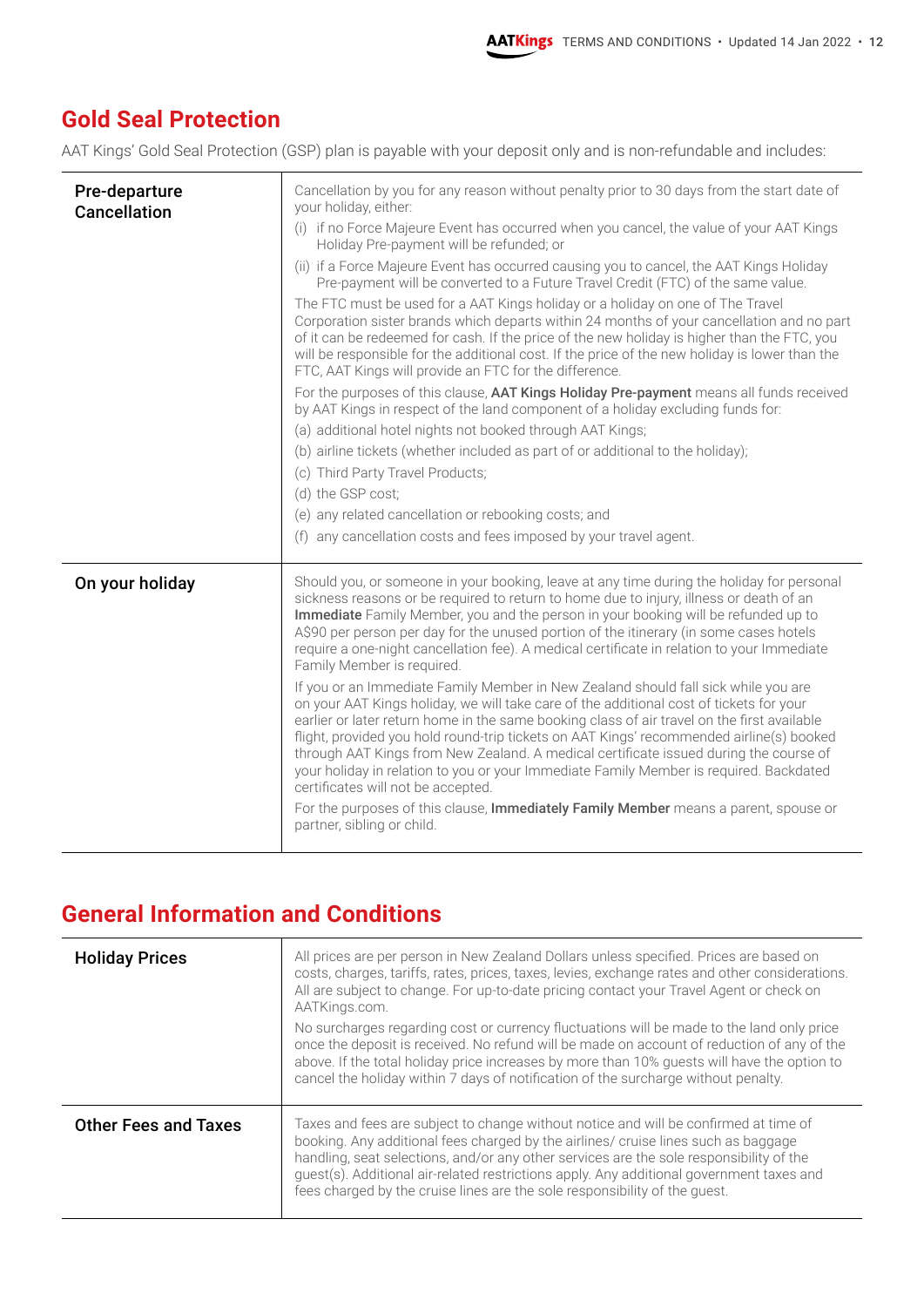| <b>Services</b>                                                                                      | We commence providing services to you as soon as we accept your booking and a deposit<br>is paid. This includes work undertaken prior to travel to arrange and coordinate the delivery<br>of your travel arrangements.                                                                                                                                                                                                                                                                                                                                                                                                                                                                                                                                                                                                                                                                                                                                                                                                                                                                                                                                                                                                                                                                                                                                                                                                                                                                                                                                                                                                                                                                                                                                                                                                                                                                                                                                                                                                                                                                                                                                                                                                                                                                                                                                                                                                                                                                                                                                                                                                                                                                                                                                                                                                                                                                                                                                                                                                                                                                                                                                                                                                                                                                                                                                                                                                                                                                                                                                                                                                                                                                                                                                                                                                                                                                                                                                                                                                                                                                                                                                                                                                                                                |
|------------------------------------------------------------------------------------------------------|-----------------------------------------------------------------------------------------------------------------------------------------------------------------------------------------------------------------------------------------------------------------------------------------------------------------------------------------------------------------------------------------------------------------------------------------------------------------------------------------------------------------------------------------------------------------------------------------------------------------------------------------------------------------------------------------------------------------------------------------------------------------------------------------------------------------------------------------------------------------------------------------------------------------------------------------------------------------------------------------------------------------------------------------------------------------------------------------------------------------------------------------------------------------------------------------------------------------------------------------------------------------------------------------------------------------------------------------------------------------------------------------------------------------------------------------------------------------------------------------------------------------------------------------------------------------------------------------------------------------------------------------------------------------------------------------------------------------------------------------------------------------------------------------------------------------------------------------------------------------------------------------------------------------------------------------------------------------------------------------------------------------------------------------------------------------------------------------------------------------------------------------------------------------------------------------------------------------------------------------------------------------------------------------------------------------------------------------------------------------------------------------------------------------------------------------------------------------------------------------------------------------------------------------------------------------------------------------------------------------------------------------------------------------------------------------------------------------------------------------------------------------------------------------------------------------------------------------------------------------------------------------------------------------------------------------------------------------------------------------------------------------------------------------------------------------------------------------------------------------------------------------------------------------------------------------------------------------------------------------------------------------------------------------------------------------------------------------------------------------------------------------------------------------------------------------------------------------------------------------------------------------------------------------------------------------------------------------------------------------------------------------------------------------------------------------------------------------------------------------------------------------------------------------------------------------------------------------------------------------------------------------------------------------------------------------------------------------------------------------------------------------------------------------------------------------------------------------------------------------------------------------------------------------------------------------------------------------------------------------------------------------------|
| <b>Minimum numbers</b>                                                                               | Some holidays are based on a minimum number of persons travelling. If a holiday fails to<br>satisfy minimum numbers, the holiday may be cancelled or rescheduled.                                                                                                                                                                                                                                                                                                                                                                                                                                                                                                                                                                                                                                                                                                                                                                                                                                                                                                                                                                                                                                                                                                                                                                                                                                                                                                                                                                                                                                                                                                                                                                                                                                                                                                                                                                                                                                                                                                                                                                                                                                                                                                                                                                                                                                                                                                                                                                                                                                                                                                                                                                                                                                                                                                                                                                                                                                                                                                                                                                                                                                                                                                                                                                                                                                                                                                                                                                                                                                                                                                                                                                                                                                                                                                                                                                                                                                                                                                                                                                                                                                                                                                     |
| <b>Overlapping / Modular</b><br><b>Itineraries</b>                                                   | To offer our travellers more flexibility around when they start and how long they travel<br>for, some of our holidays are sections (or modules) of larger itineraries. This means that<br>some of them overlap - for example, some of your group may have already been travelling<br>before you join, and may continue travelling after your adventure has come to an end.                                                                                                                                                                                                                                                                                                                                                                                                                                                                                                                                                                                                                                                                                                                                                                                                                                                                                                                                                                                                                                                                                                                                                                                                                                                                                                                                                                                                                                                                                                                                                                                                                                                                                                                                                                                                                                                                                                                                                                                                                                                                                                                                                                                                                                                                                                                                                                                                                                                                                                                                                                                                                                                                                                                                                                                                                                                                                                                                                                                                                                                                                                                                                                                                                                                                                                                                                                                                                                                                                                                                                                                                                                                                                                                                                                                                                                                                                            |
| Health, reduced<br>mobility, medical<br>conditions/disabilities<br>and assistance when<br>travelling | AAT Kings welcomes guests with special needs or disabilities. Please note the following:<br>- Guests must advise AAT Kings, at time of booking, of any physical, medical or<br>other special needs that require accommodating. AAT Kings will make reasonable<br>modifications to its policies, practices and procedures when necessary, unless doing so<br>will fundamentally alter the nature of the services provided.<br>Guests must ensure they are medically and physically able to travel.<br>$\overline{\phantom{a}}$<br>- AAT Kings may impose safety requirements. AAT Kings may exclude an individual from<br>participating in a guided holiday or an activity if the individual's participation poses a<br>threat to the health or safety of others. This decision, made solely by AAT Kings, to<br>exclude an individual will be based on an individualised assessment based on<br>reasonable judgment that relies on current medical evidence or on the best available<br>objective evidence to determine the nature, duration and severity of the risk, the<br>probability that potential injury will occur and whether reasonable modifications of<br>policies, practices or procedures will mitigate the risk. No refunds will be given if the<br>decision is made to exclude a guest.<br>- AAT Kings does not provide personal devices (such as wheelchairs, hearing aids or<br>prescription eye glasses) or services of a personal nature (such as eating, toileting or<br>dressing). A traveller who requires services of a personal nature (eating, toileting or<br>dressing, as examples) should strongly consider bringing a companion to provide such<br>assistance and must understand that other travellers, Travel Directors and AAT Kings<br>staff will not be available for such purposes.<br>Regrettably, motorized scooters are not allowed on AAT Kings holidays.<br>$\overline{\phantom{a}}$<br>- AAT kings does not employ medical personnel. Any necessary medical attention must be<br>sought at a local facility, if available, at the guest's expense. AAT Kings is not responsible<br>or liable for losses or costs incurred due to unavailability of medical services, or medical<br>services obtained while on holiday, or for the quality of the care or services received.<br>Medical care in other countries is not always comparable to care that you may receive<br>in your local area. You are encouraged to purchase medical insurance that will cover you<br>while on holiday. Your regular health insurance benefits may not apply abroad.<br>- In purchasing your holiday, you attest that you are physically fit for it. If you have concerns<br>please request additional details about your journey from your Travel Agent or AAT Kings.<br>- Some guided holidays include rough terrain, extensive walking over cobblestone streets,<br>uneven pavement, steps and/or locations which may not be easily accessible by<br>wheelchair. During the guided holiday, AAT Kings may make arrangements with carriers,<br>hotels and other independent suppliers to provide travel services. These parties are<br>independent entities which AAT Kings does not control. AAT Kings cannot guarantee<br>disability access or accommodation for guests travelling on international guided holidays.<br>AAT Kings may, in its sole discretion, decline booking any guest or remove any guest who<br>cannot comply or refuses to comply with AAT Kings' terms and conditions. If this occurs,<br>you are responsible for the cost of travel back to your hometown and AAT Kings shall not<br>be liable for your losses and no refund shall be provided.<br>Travel times on our holidays vary from day to day depending on the destination. For your<br>comfort we make regular stops and try to keep each section no longer than 3 hours.<br>However, depending on your medical history, some people may be at risk of discomfort or<br>deep vein thrombosis (DVT) if they remain immobile for a long period on a journey. If you<br>have had DVT, pulmonary embolism, a family history of clotting conditions, cancer, or<br>treatment for cancer, stroke, heart or lung disease, or if you have had major surgery in the |
|                                                                                                      | past recommend you consult your doctor before travelling.                                                                                                                                                                                                                                                                                                                                                                                                                                                                                                                                                                                                                                                                                                                                                                                                                                                                                                                                                                                                                                                                                                                                                                                                                                                                                                                                                                                                                                                                                                                                                                                                                                                                                                                                                                                                                                                                                                                                                                                                                                                                                                                                                                                                                                                                                                                                                                                                                                                                                                                                                                                                                                                                                                                                                                                                                                                                                                                                                                                                                                                                                                                                                                                                                                                                                                                                                                                                                                                                                                                                                                                                                                                                                                                                                                                                                                                                                                                                                                                                                                                                                                                                                                                                             |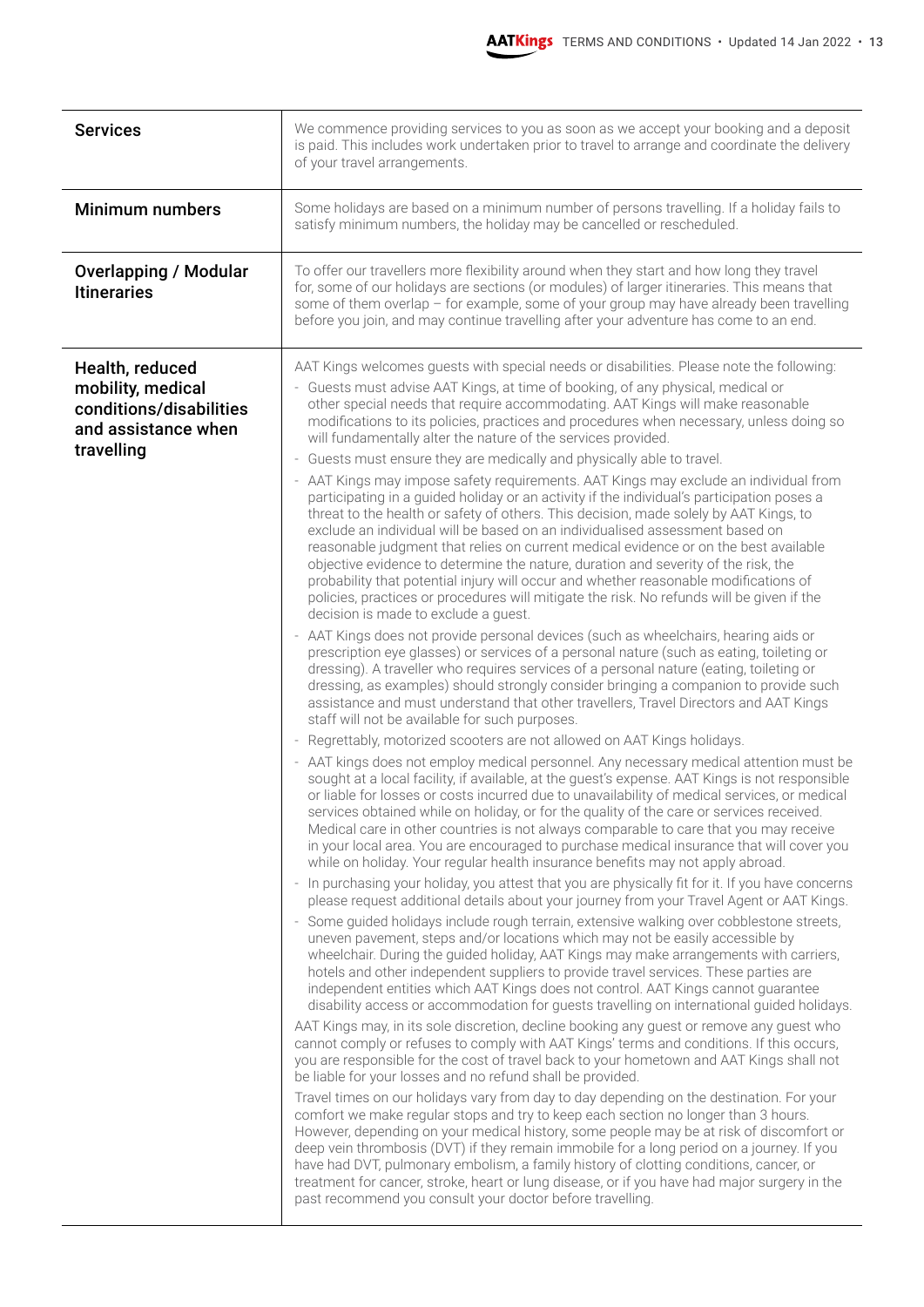| <b>Booking with</b><br>a travel agent | If you book your holiday through a travel agent then you acknowledge and agree that for<br>your booking to be confirmed and maintained, we must have received all payments from<br>you or your travel agent as detailed in the Summary Booking and Cancellation Terms.<br>You also agree that your travel agent is independent of AAT Kings and our control; and<br>that unless expressly authorised by us in writing, we are not bound by or liable for anything<br>affecting us that the agent may or may not do.                                                                                                                                                                                                                                                                                                                                                                                                                                                                                                                                                                                                                                                                                                                                                                                                                                                                                                                                                                                                                                                                                                                                                                                                                                                                                                                                    |
|---------------------------------------|--------------------------------------------------------------------------------------------------------------------------------------------------------------------------------------------------------------------------------------------------------------------------------------------------------------------------------------------------------------------------------------------------------------------------------------------------------------------------------------------------------------------------------------------------------------------------------------------------------------------------------------------------------------------------------------------------------------------------------------------------------------------------------------------------------------------------------------------------------------------------------------------------------------------------------------------------------------------------------------------------------------------------------------------------------------------------------------------------------------------------------------------------------------------------------------------------------------------------------------------------------------------------------------------------------------------------------------------------------------------------------------------------------------------------------------------------------------------------------------------------------------------------------------------------------------------------------------------------------------------------------------------------------------------------------------------------------------------------------------------------------------------------------------------------------------------------------------------------------|
| <b>Age Restrictions</b>               | Children under 5 years of age are ineligible to travel on AAT Kings Guided Holidays and<br>children under 18 years of age must be accompanied by an adult who will be responsible<br>for their welfare and supervision. Children under 12 years of age are ineligible to travel<br>on Inspiring Journeys. There is no age limit on Short Breaks and Day Tours. In terms of<br>style and content, all of AAT Kings' holidays are specifically designed for a particular age<br>group. This fact should be recognised when you book one of our holidays. Countries have<br>different age limits for the consumption of alcohol and other activities. You must ensure<br>you satisfy the age limits before participating in any activity with age limits (such as the<br>consumption of alcohol) and you release us from all liability and claims arising from your<br>inability to participate in such activities.                                                                                                                                                                                                                                                                                                                                                                                                                                                                                                                                                                                                                                                                                                                                                                                                                                                                                                                                       |
| <b>Special Requests</b>               | If you have any dietary requests, allergies or any other special request, please advise us<br>at the time of booking. Although we will endeavour to pass any reasonable requests on<br>to the relevant supplier, this is not confirmation that the request will be met. All requests<br>are subject to availability. It is also your responsibility to double check and reconfirm any<br>requirements with all holiday suppliers.                                                                                                                                                                                                                                                                                                                                                                                                                                                                                                                                                                                                                                                                                                                                                                                                                                                                                                                                                                                                                                                                                                                                                                                                                                                                                                                                                                                                                      |
| <b>Holiday Participation</b>          | You agree to accept the authority and decisions of our employees, Travel Directors and<br>agents whilst on holiday with us. If in the opinion of any such person(s) or any other person<br>in a position of authority (such as, for example, a local supplier or hotel manager), your<br>health (including impact of an epidemic or pandemic), level of fitness or conduct at any<br>time before or during a holiday is endangering or appears likely to endanger your health or<br>wellbeing or any third party (including any of our other guests) or the safe, comfortable or<br>happy progress of the holiday, you may be excluded from all or part of the holiday without<br>refund or recompense. Where you are excluded, we will have no further responsibility<br>towards you (including any return travel arrangements) and we will not meet any expenses<br>or costs incurred as a result of the exclusion. In the case of ill health, we may make such<br>arrangements we see fit and recover the costs thereof from you.<br>Many Optional Experiences are operated by independent third party suppliers. These are<br>not part of the holiday package provided by us. Your contract will be with the operator<br>of the experience. We are not responsible for providing the experience, or anything that<br>happens during the experience. Some experiences involve outdoor activities and/or can<br>be physically demanding and may require signature of a waiver. You must make your own<br>decisions about experiences and participate only in activities that suit your physical ability;<br>we suggest that you speak with your medical provider if you have questions about your<br>abilities. We recommend you check whether any insurance you have also includes your<br>participation in adventure activities you may undertake. |
| <b>Itinerary Variations</b>           | AAT Kings strives to improve holiday itineraries, services and features. If improvements<br>can be made, or if circumstances beyond our control make changes necessary, we reserve<br>the right to vary itineraries and to substitute hotels. At certain peak periods multiple<br>departures may operate, sometimes in reverse order; accommodation may vary from<br>those stated on the itinerary pages. On holidays which include cruises, the vessel may<br>be changed for operational reasons. Departures in early and late season are potentially<br>operated in cool weather conditions. As a result, itinerary variations may occur. Certain<br>activities may not be precisely as described or may not be available due to seasonality or<br>weather conditions or other circumstances beyond our control. We will try to notify you or<br>your Travel Agent of changes. If your enjoyment may be diminished by such limitations,<br>please check with us or your Travel Agent before making a reservation.                                                                                                                                                                                                                                                                                                                                                                                                                                                                                                                                                                                                                                                                                                                                                                                                                                    |
| Pre & Post-Holiday<br>Accommodation   | If you arranged with us to remain at a destination before or after your holiday, your stay will<br>be at your sole expense. Please speak to your Travel Agent or our reservations team about<br>our pre- and post-holiday accommodation booked through AAT Kings. Availability is<br>limited. Breakfast and luggage handling is not included unless otherwise noted.                                                                                                                                                                                                                                                                                                                                                                                                                                                                                                                                                                                                                                                                                                                                                                                                                                                                                                                                                                                                                                                                                                                                                                                                                                                                                                                                                                                                                                                                                   |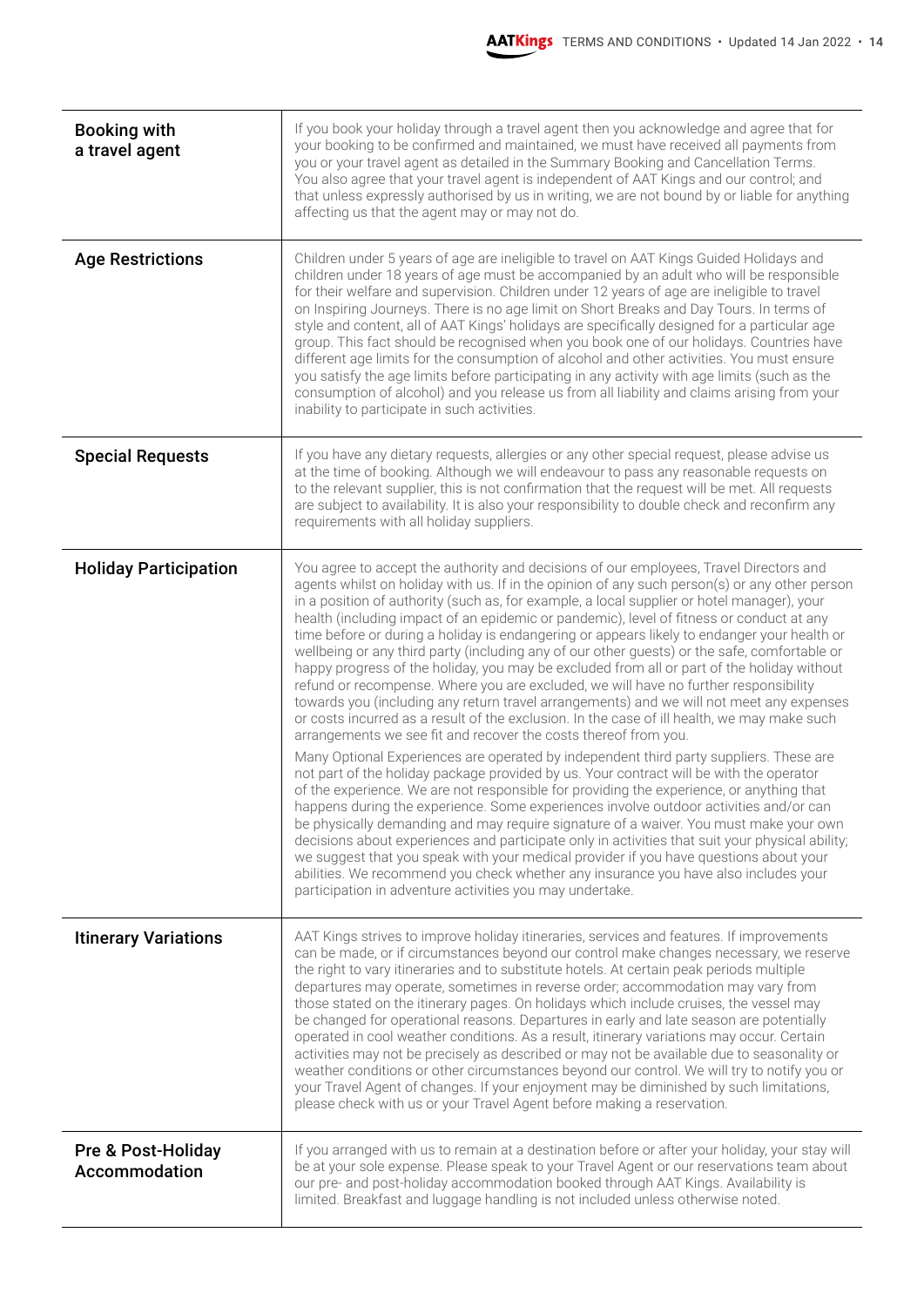| <b>Behaviour</b>                                  | AAT Kings is here to provide the best services possible but in doing so we will not tolerate<br>abusive or aggressive behaviour from our guests. We will refuse to deal with and may<br>terminate the holiday of guests who assault our AAT Kings staff, suppliers or fellow guests<br>or who are abusive or aggressive to them and are generally affecting the enjoyment of<br>others with their behaviour and you may be barred from future holidays with AAT Kings and<br>The Travel Corporation family of brands. This may include (but is not limited to):<br>(a) verbally abusive or offensive language towards anyone;<br>(b) bullying behaviour;<br>(c) inappropriate or abusive behaviour including uninvited physical contact, harassment,<br>violence or threat of violence;<br>(d) excessive consumption of alcohol or intoxication;<br>(e) the possession, carriage or use of restricted substances or drugs (except for medical<br>purposes approved by your doctor);<br>(f) failure to comply with AAT Kings' (including a representative's) reasonable direction;<br>(g) conduct which, in AAT Kings' opinion, is not compatible with other guests' general<br>enjoyment and well-being or the smooth operation of the holiday;<br>(h) the possession, carriage or use of dangerous items (such as weapons);<br>(i) breaking the law of the Country in which you are travelling; and<br>(j) any behaviour or conduct which brings AAT Kings into disrepute or damages its<br>goodwill.<br>When you make a booking, you accept responsibility for the proper conduct of all members<br>of your party during your travels with AAT Kings. We reserve the right at any time and<br>at our discretion to terminate the travel arrangements and/or cease to deal with any<br>party member(s) whose behaviour, in the reasonable opinion of us or our suppliers, may<br>cause danger, upset, disruption or distress to anyone else or damage to property. Full<br>cancellation charges will apply and no refund will be made. We shall have no obligation to<br>pay compensation or meet any costs or expenses (including but not limited to alternative<br>accommodation and return transportation arrangements) guest may incur as a result of<br>the travel arrangements being terminated.<br>You must immediately report any pre-existing damage in your room to accommodation<br>staff and/or an AAT Kings Travel Director. If you damage the accommodation in which you<br>are staying or any property, you must reimburse the accommodation provider or property<br>owner concerned for the cost of the damage before the end of your stay if the cost has<br>been established by then or as soon as it has been established if later. You must indemnify<br>us for the full amount of any claim (also including legal costs) made against us. Criminal<br>proceedings may be instigated. AAT Kings is not responsible for any costs incurred<br>concerning a guest removed from a holiday or aircraft, ship or train. Guests agree not to<br>hold AAT Kings or any of its related entities liable for any actions taken under these terms |
|---------------------------------------------------|-------------------------------------------------------------------------------------------------------------------------------------------------------------------------------------------------------------------------------------------------------------------------------------------------------------------------------------------------------------------------------------------------------------------------------------------------------------------------------------------------------------------------------------------------------------------------------------------------------------------------------------------------------------------------------------------------------------------------------------------------------------------------------------------------------------------------------------------------------------------------------------------------------------------------------------------------------------------------------------------------------------------------------------------------------------------------------------------------------------------------------------------------------------------------------------------------------------------------------------------------------------------------------------------------------------------------------------------------------------------------------------------------------------------------------------------------------------------------------------------------------------------------------------------------------------------------------------------------------------------------------------------------------------------------------------------------------------------------------------------------------------------------------------------------------------------------------------------------------------------------------------------------------------------------------------------------------------------------------------------------------------------------------------------------------------------------------------------------------------------------------------------------------------------------------------------------------------------------------------------------------------------------------------------------------------------------------------------------------------------------------------------------------------------------------------------------------------------------------------------------------------------------------------------------------------------------------------------------------------------------------------------------------------------------------------------------------------------------------------------------------------------------------------------------------------------------------------------------------------------------------------------------------------------------------------------------------------------------------------------------------------------------------------------------------------------------------------------------------------------------------------------------------------|
|                                                   | and conditions.                                                                                                                                                                                                                                                                                                                                                                                                                                                                                                                                                                                                                                                                                                                                                                                                                                                                                                                                                                                                                                                                                                                                                                                                                                                                                                                                                                                                                                                                                                                                                                                                                                                                                                                                                                                                                                                                                                                                                                                                                                                                                                                                                                                                                                                                                                                                                                                                                                                                                                                                                                                                                                                                                                                                                                                                                                                                                                                                                                                                                                                                                                                                             |
| Changes due to<br><b>National/Public Holidays</b> | During local or national holidays, certain facilities such as museums, sightseeing tours and<br>shopping may be limited or unavailable. In such instances itinerary changes are made by<br>AAT Kings seeking to reduce inconvenience to guests. Such changes are deemed not to be<br>a major change to the itinerary, and no compensation will be payable to guests. Holidays,<br>closing days and other circumstances may necessitate a change of the day of the week for<br>scheduled regional meals, sightseeing or other activities. If you feel your enjoyment might<br>be diminished by any of these circumstances please check with the respective national<br>tourist office before selecting a specific departure date.                                                                                                                                                                                                                                                                                                                                                                                                                                                                                                                                                                                                                                                                                                                                                                                                                                                                                                                                                                                                                                                                                                                                                                                                                                                                                                                                                                                                                                                                                                                                                                                                                                                                                                                                                                                                                                                                                                                                                                                                                                                                                                                                                                                                                                                                                                                                                                                                                            |
| <b>For Your Comfort</b>                           | AAT Kings enforces a strict no smoking (including e-cigarettes) and no alcohol policy on<br>board motorcoaches. Regular comfort stops are made on travelling days. Many hotels,<br>restaurants, trains, cruises and other venues are 100% smoke free.                                                                                                                                                                                                                                                                                                                                                                                                                                                                                                                                                                                                                                                                                                                                                                                                                                                                                                                                                                                                                                                                                                                                                                                                                                                                                                                                                                                                                                                                                                                                                                                                                                                                                                                                                                                                                                                                                                                                                                                                                                                                                                                                                                                                                                                                                                                                                                                                                                                                                                                                                                                                                                                                                                                                                                                                                                                                                                       |
| <b>Disclaimer of Warranties</b>                   | The Operator warrants only that the services shall be generally, though in view of the<br>vagaries of travel, not necessarily precisely, as described, and subject to changes and the<br>other terms and conditions herein. All other warranties, express and implied, including<br>warranties of fitness for a specific purpose and merchantability are expressly excluded.<br>There is no warranty that extends beyond the description of the face hereof.                                                                                                                                                                                                                                                                                                                                                                                                                                                                                                                                                                                                                                                                                                                                                                                                                                                                                                                                                                                                                                                                                                                                                                                                                                                                                                                                                                                                                                                                                                                                                                                                                                                                                                                                                                                                                                                                                                                                                                                                                                                                                                                                                                                                                                                                                                                                                                                                                                                                                                                                                                                                                                                                                                |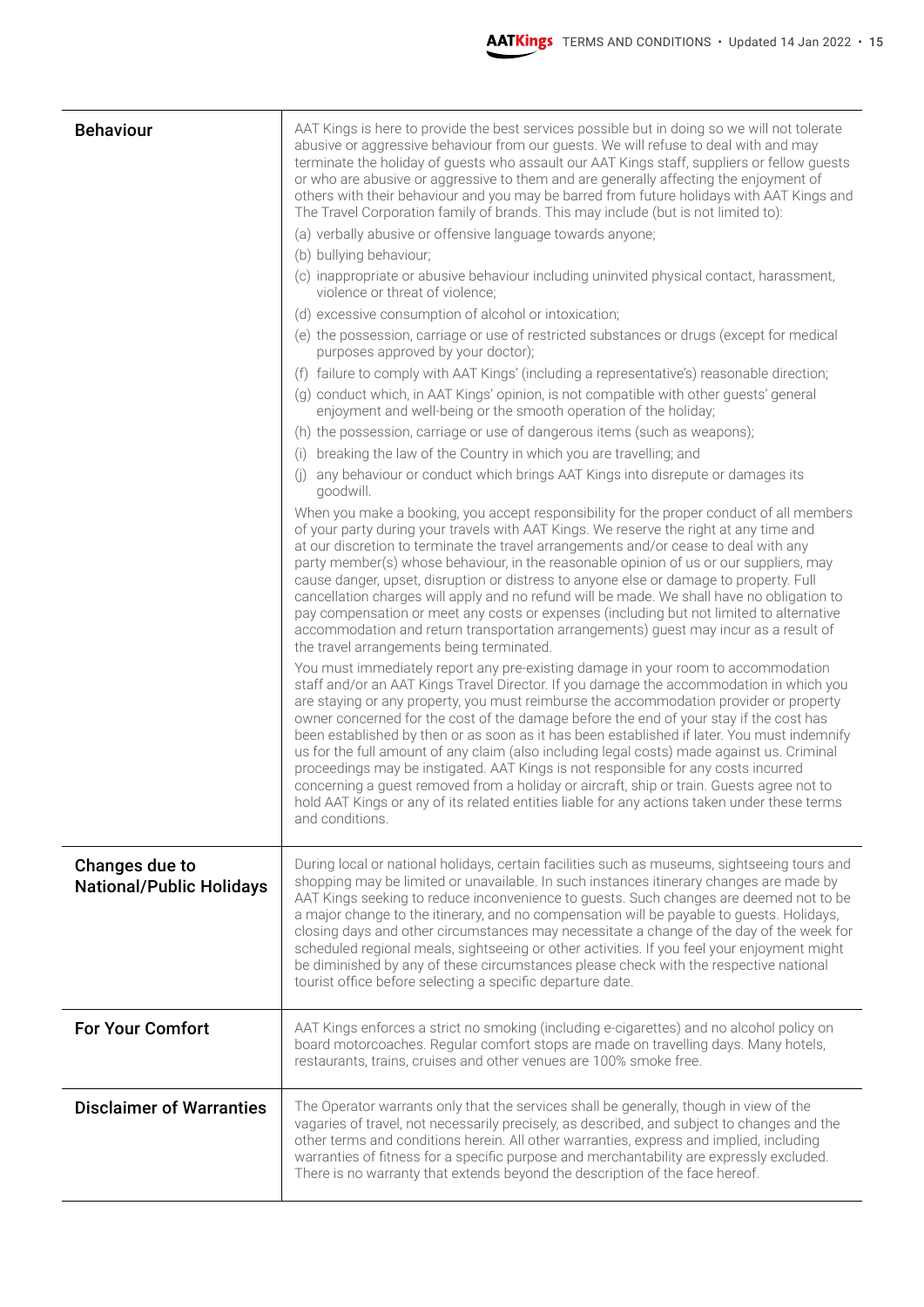## **Responsibility**

| <b>Complete Agreement</b>      | These booking conditions, together with the other terms incorporated into this contract<br>referred to below, represent the entire agreement between the parties.                                                                                                                                                                                                                                                                                                                                                                                                                                                                                                                                                                                                                                                                                                                                                                                                                                                                                                                                                                                                                                                                                                                                                                                                                                                                                                                                                                                                                                                                                                                                                                                                                                                                                                                                                                                                                                                                                                                                                                                                                                                                                                                                      |
|--------------------------------|--------------------------------------------------------------------------------------------------------------------------------------------------------------------------------------------------------------------------------------------------------------------------------------------------------------------------------------------------------------------------------------------------------------------------------------------------------------------------------------------------------------------------------------------------------------------------------------------------------------------------------------------------------------------------------------------------------------------------------------------------------------------------------------------------------------------------------------------------------------------------------------------------------------------------------------------------------------------------------------------------------------------------------------------------------------------------------------------------------------------------------------------------------------------------------------------------------------------------------------------------------------------------------------------------------------------------------------------------------------------------------------------------------------------------------------------------------------------------------------------------------------------------------------------------------------------------------------------------------------------------------------------------------------------------------------------------------------------------------------------------------------------------------------------------------------------------------------------------------------------------------------------------------------------------------------------------------------------------------------------------------------------------------------------------------------------------------------------------------------------------------------------------------------------------------------------------------------------------------------------------------------------------------------------------------|
| <b>Changes</b>                 | The Operator shall be responsible to the guest for supplying the services and<br>accommodation described in the itinerary, except where they cannot be supplied<br>or the itinerary is changed due to delays or other causes of whatever kind or nature<br>beyond the Operator's control. In such circumstances, the Operator will seek to supply<br>comparable services, accommodation and itineraries and there shall be no refund in these<br>circumstances.                                                                                                                                                                                                                                                                                                                                                                                                                                                                                                                                                                                                                                                                                                                                                                                                                                                                                                                                                                                                                                                                                                                                                                                                                                                                                                                                                                                                                                                                                                                                                                                                                                                                                                                                                                                                                                        |
| <b>Disclaimer of Liability</b> | To the maximum extent permitted by law, neither AAT Kings nor the Operator nor its agents<br>or affiliated entities ("released parties") shall be responsible or liable for cancellations, acts<br>of other service providers, diversions or substitution of equipment or any act, variation,<br>postponement, omission or default by air carriers, land carriers, hoteliers or hotels,<br>transportation companies, or any other persons providing services or accommodation<br>to guests including any results thereof, such as changes in services, accommodation or<br>facilities. Nor shall they be liable for loss or damage to baggage or property, or for injury,<br>illness or death, or for any damages or claims whatsoever arising from loss, negligence<br>or delay from the act, error, omission default or negligence of any person not its direct<br>employee or under its exclusive control, including any act, error, omission, default, or<br>negligence of any country, government or governmental authority, officer or employee.<br>The released parties shall not be liable for indirect, special or consequential damages.<br>All baggage and personal effects are at all times and in all circumstances at the risk of the<br>holiday participant. AAT Kings recommends that each guest obtains luggage insurance.<br>After return at the end of the holiday, if lost articles are found and returned to the owner, a<br>service fee will be charged. The Travel Directors, carriers, hotels and other suppliers who<br>provide services on holiday are independent contractors; they are not agents, employees<br>or servants of the Operator or its associated companies. All certificates and other travel<br>documents for services issued by the Operator are subject to the terms and conditions<br>specified by the carriers and suppliers and to the laws of the countries in which the<br>services are supplied. Carriage by sea is subject to the Carrier's Conditions of Carriage<br>which are expressly incorporated into this contract, copies of which are available upon<br>request. The released parties are not responsible for any criminal or other conduct by<br>third parties, whether criminal, intentional, grossly negligent, negligent or otherwise. |
| <b>Additional Risks</b>        | Additional risks may arise including, but not limited to, hazards of travelling in undeveloped<br>areas, hazards of travel by boat, train, bus, car, truck, aircraft and other means, animals,<br>forces of nature, unrest, differing levels of sanitation, differing safety standards, risks<br>associated with water, drinks, food, plants, insects and animals, diseases and transmission<br>of disease to you or members of your family or party, accident or illness in areas of difficult<br>evacuation or poor medical facilities, acts of governments; all occurring during the holiday<br>or while coming to or returning from the holiday. You are voluntarily participating, knowing<br>there are risks. You agree to accept any and all risks. You release and discharge AAT Kings,<br>its related companies and personnel from, and agree not to make a claim against any of<br>them for, any and all claims, known or unknown, arising from contracting for, travelling to<br>or from, or travelling during, and in any and every way participating in a holiday, even where<br>caused by negligence of any of these released and discharged persons and entities. This<br>release and discharge of liability, assumption of risk and agreement not to make a claim<br>is entered into on behalf of you and all members of your family and party, also including<br>minors. This agreement also binds your heirs, legal representatives and assigns.                                                                                                                                                                                                                                                                                                                                                                                                                                                                                                                                                                                                                                                                                                                                                                                                                                     |
| <b>Safety</b>                  | Where the guest occupies a motorcoach seat fitted with a safety belt, neither AAT Kings<br>nor the Operator nor its agents or co-operating organisations or service providers will<br>be liable for any injury, illness or death or for any loss or damages or claims whatsoever<br>arising from any accident or incident, if the safety belt is not being worn at the time of such<br>an accident or incident. This exclusion and limitation of liability shall not be used to imply<br>that the Operator or its agents or affiliated entities are liable in other circumstances.                                                                                                                                                                                                                                                                                                                                                                                                                                                                                                                                                                                                                                                                                                                                                                                                                                                                                                                                                                                                                                                                                                                                                                                                                                                                                                                                                                                                                                                                                                                                                                                                                                                                                                                     |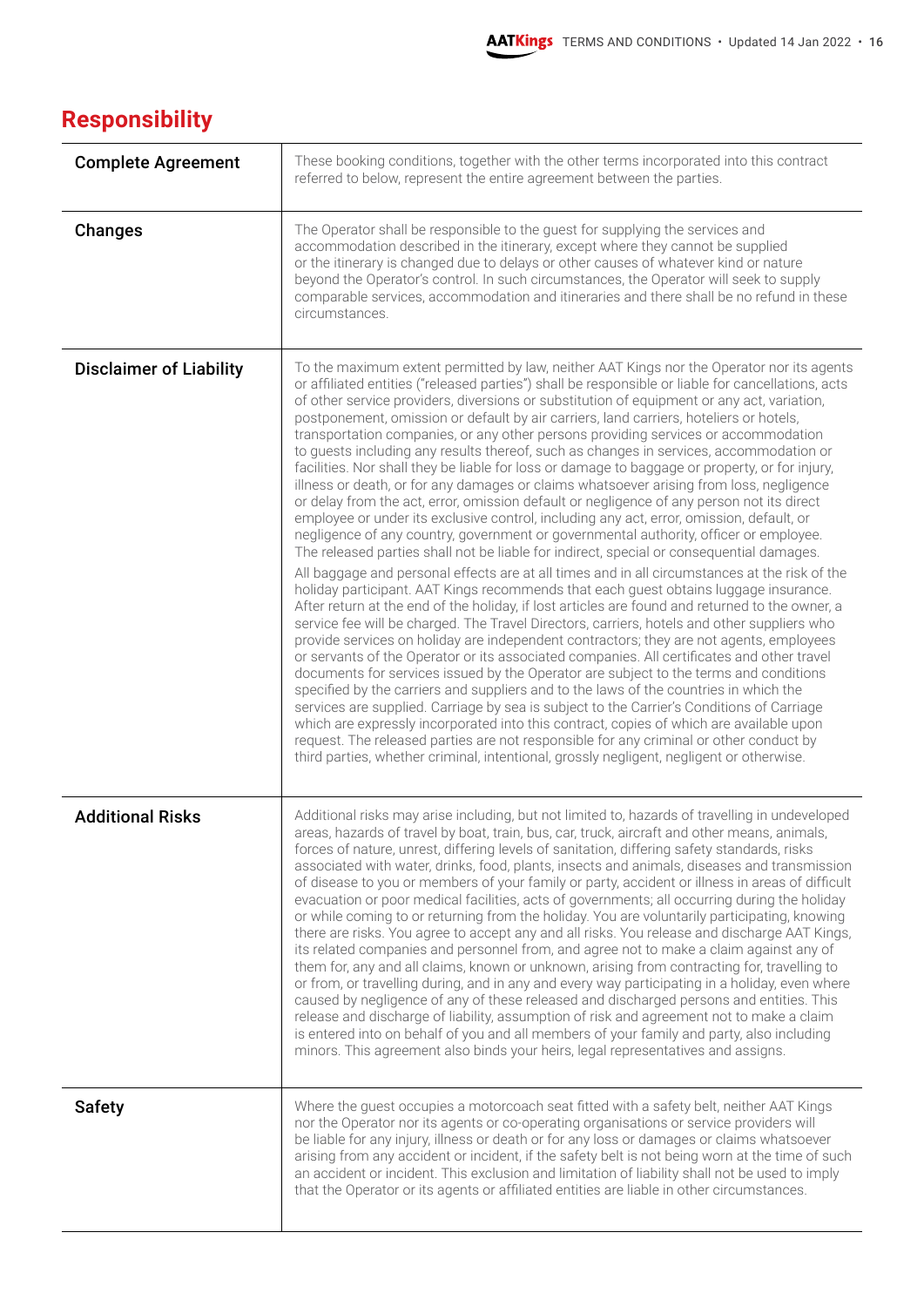| <b>International Treaties</b> | Transportation companies, airlines etc. are not to be held responsible for any act, omission<br>or event during the time guests are not on board planes, transportation or conveyances.<br>We rely on international convention which may apply to the services provided by us, our<br>suppliers or agents with respect to any claim of any nature brought by you against us as<br>a result of the provision of those services. International conventions which apply may<br>include: Warsaw Convention 1929, (as amended by Hague Protocol and Montreal Protocol)<br>in relation to air travel, or Montreal Convention; the Berne Convention for rail travel; Athens<br>Convention 1974 for carriage by sea; the Geneva Convention for carriage by road and the<br>Paris Convention 1962 for Hotels. We are to be regarded as having all the benefits of these<br>conventions on limiting our liability in relation to any claim for death, injury, loss, damage<br>and delay to guests and luggage.                                                                                                                                                                                                                                                                                                                                                                                                                                                                                                                                                                                                                                                                                                                                                                                                        |
|-------------------------------|-------------------------------------------------------------------------------------------------------------------------------------------------------------------------------------------------------------------------------------------------------------------------------------------------------------------------------------------------------------------------------------------------------------------------------------------------------------------------------------------------------------------------------------------------------------------------------------------------------------------------------------------------------------------------------------------------------------------------------------------------------------------------------------------------------------------------------------------------------------------------------------------------------------------------------------------------------------------------------------------------------------------------------------------------------------------------------------------------------------------------------------------------------------------------------------------------------------------------------------------------------------------------------------------------------------------------------------------------------------------------------------------------------------------------------------------------------------------------------------------------------------------------------------------------------------------------------------------------------------------------------------------------------------------------------------------------------------------------------------------------------------------------------------------------------------|
| <b>Errors and Omissions</b>   | In the case of computer or human billing errors, we reserve the right to re-invoice guests<br>and their Travel Agents with correct billing.<br>Every effort is made to accuracy of our brochures and website; however, AAT Kings cannot<br>be held responsible for printing or typographical errors, or errors arising from unforeseen<br>circumstances. Moreover, photographs and descriptions of locations or attractions are<br>merely representative of conditions that existed at time of brochure printing and conditions<br>may not be the same at the time of your journey.<br>The airline(s) featured or nominated in our brochures or website do not by virtue of their<br>endorsement commit or represent themselves either as contracting with any purchaser of<br>a holiday from AAT Kings or as having any other legal relationship with them.<br>All bookings made with any provider of any transport, facilities, meals, other goods or of<br>any services are subject to terms and conditions and exclusions and/or limitations of<br>liability imposed by them in relation to matters not covered particularly and expressly by<br>your agreement with AAT Kings.<br>If you decide that you do not want to visit a country or part of a country you intended to<br>visit because of any law, condition or requirement of any government or governmental<br>authority, official, servant or agent, you are responsible for any costs, expenses, charges,<br>fees, losses or damage incurred as a consequence and any cancellation or amendment<br>fees. None of the companies in the AAT Kings group of companies, or any of their staff<br>or agents, accept any responsibility or liability for your acts, omissions, defaults, conduct,<br>state of health, condition or circumstances. |

## **Complaint Procedures and Consumer Protection**

| <b>Complaint Procedure</b> | If you have a problem during your holiday please inform AAT Kings' Travel Director<br>immediately, who will try to make things right. Such assistance may include providing<br>information on health services, local authorities and consular assistance as well as<br>arranging communication and/or making alternative travel arrangements. We may<br>charge a fee for these services where you have caused the problem intentionally or by<br>your own negligence. If the matter was not resolved locally, please write to AAT Kings'<br>Guest Relations Department at the address below within sixty (60) days of the end of your<br>AAT Kings holiday, as it is important that you provide us the information quickly. Please<br>quote your booking reference number and all relevant information. Failure to follow this<br>procedure may delay or deny us the opportunity to investigate and rectify the problem,<br>which may affect the way your complaint is dealt with and your rights under this contract. |
|----------------------------|------------------------------------------------------------------------------------------------------------------------------------------------------------------------------------------------------------------------------------------------------------------------------------------------------------------------------------------------------------------------------------------------------------------------------------------------------------------------------------------------------------------------------------------------------------------------------------------------------------------------------------------------------------------------------------------------------------------------------------------------------------------------------------------------------------------------------------------------------------------------------------------------------------------------------------------------------------------------------------------------------------------------|
|                            | In any legal action, arbitration, or other proceeding to enforce, interpret or construe the<br>terms of this Agreement, or concerning any grievance relating to the holiday, the prevailing<br>party shall be entitled to recover actual reasonable attorneys' fees, costs and expenses.                                                                                                                                                                                                                                                                                                                                                                                                                                                                                                                                                                                                                                                                                                                               |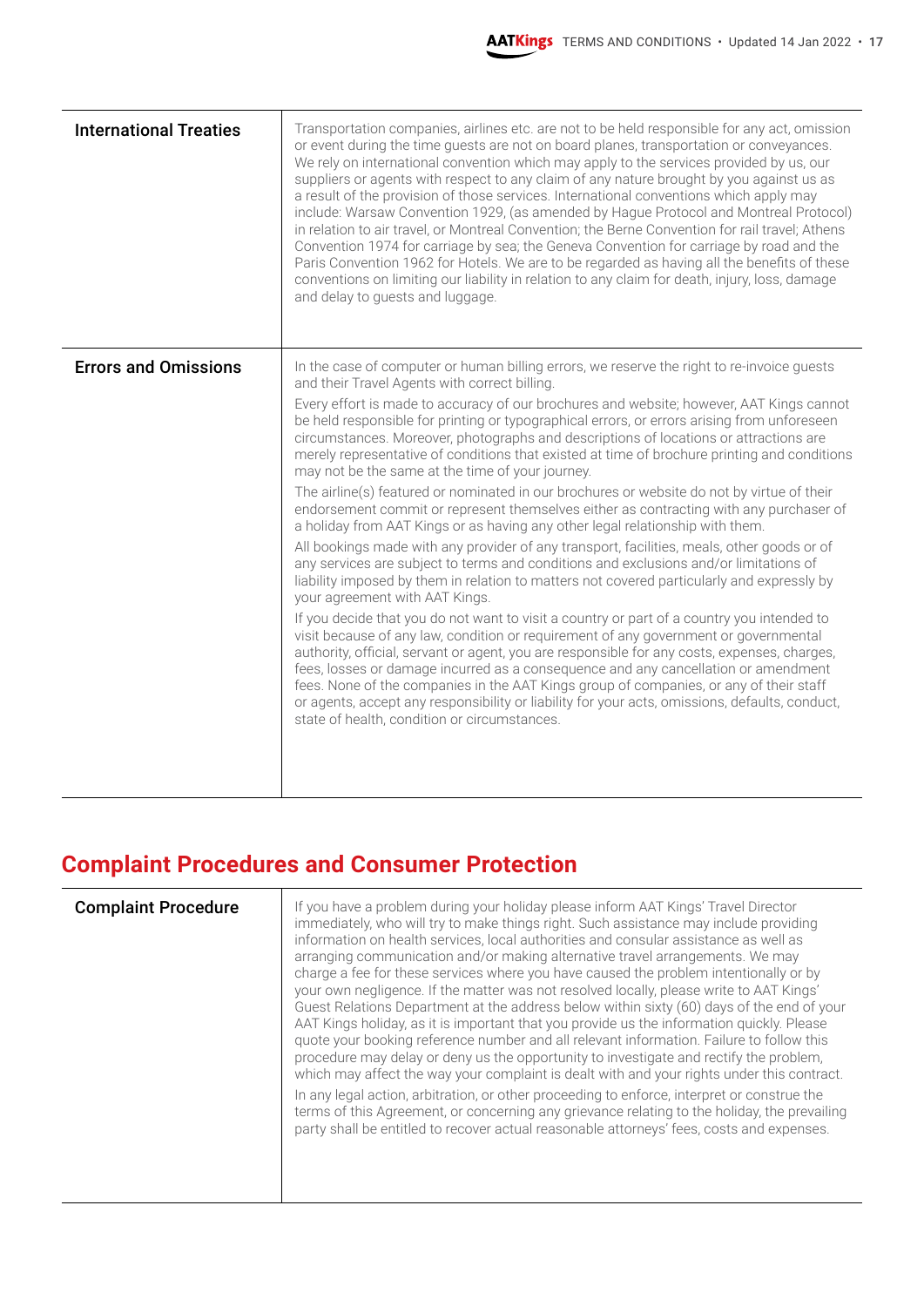| <b>Data Protection</b> | To process your holiday booking, AAT Kings will need to use personal information for you<br>and guests in your booking. Personal information may include each guest's name, address,<br>phone number, email address, passport number, and sensitive information such as health,<br>medical, dietary, mobility, religious or other special requirements. This personal information<br>may be passed on to other suppliers of your travel arrangements in addition to public<br>authorities (such as customs and immigration), security and credit checking organisations,<br>and otherwise as required by law. We may need to provide personal information to<br>contractors who provide services to or for us (e.g. sending mail, providing marketing<br>assistance, etc). This may involve sending personal information (including sensitive<br>information) to other countries that may not afford the same level of protection of personal<br>information. In making your booking, you consent to your personal data being passed to<br>relevant third parties as set out above. |
|------------------------|-------------------------------------------------------------------------------------------------------------------------------------------------------------------------------------------------------------------------------------------------------------------------------------------------------------------------------------------------------------------------------------------------------------------------------------------------------------------------------------------------------------------------------------------------------------------------------------------------------------------------------------------------------------------------------------------------------------------------------------------------------------------------------------------------------------------------------------------------------------------------------------------------------------------------------------------------------------------------------------------------------------------------------------------------------------------------------------|
|                        | We may also use the personal information you provide us to review and improve the<br>guided holidays and services that we offer, and to contact you (by post, email and/or<br>telephone) about other guided holidays and services offered by AAT Kings that you may<br>be interested in (providing you have opted in to receive this information). You can update,<br>delete, or request access to your personal information directly through our online form at<br>https://ttc.com/personal-data-request/                                                                                                                                                                                                                                                                                                                                                                                                                                                                                                                                                                          |
|                        | If you would like to receive a copy of the personal information we hold about you, write to<br>us at AAT KINGS TOURS PTY. LTD., 82-86 BOURKE ROAD, ALEXANDRIA NSW AUSTRALIA<br>2015. A fee may be charged for supplying you with this information as permitted by law.                                                                                                                                                                                                                                                                                                                                                                                                                                                                                                                                                                                                                                                                                                                                                                                                              |

#### **Other Conditions**

Each guest is required to comply with the terms, conditions, requirements, laws, rules and/or regulations of any service provider, or any country or governmental authority, and shall be liable for any such non-compliance.

| <b>Booking Arrangements</b>                      | Your booking arrangements can be made through your Travel Agent, an online booking<br>agent or with AAT Kings directly. When you make a booking, you must be at least 18 years<br>of age at the time of booking. You are guaranteeing that you understand and have the<br>authority to accept and do accept on behalf of yourself and all members of your party<br>the terms of these booking conditions. We will deal only with the lead booking name in all<br>subsequent correspondence and dealings. You are responsible for making all payments<br>due, ensuring the accuracy of all personal details and other information supplied in respect<br>of yourself and your party, notifying us of any changes or cancellations and for receiving<br>correspondence and keeping your party informed.                                                                                                                                                                                                                                                                                                                                                             |
|--------------------------------------------------|-------------------------------------------------------------------------------------------------------------------------------------------------------------------------------------------------------------------------------------------------------------------------------------------------------------------------------------------------------------------------------------------------------------------------------------------------------------------------------------------------------------------------------------------------------------------------------------------------------------------------------------------------------------------------------------------------------------------------------------------------------------------------------------------------------------------------------------------------------------------------------------------------------------------------------------------------------------------------------------------------------------------------------------------------------------------------------------------------------------------------------------------------------------------|
| <b>Additional Optional</b><br><b>Experiences</b> | With AAT Kings, you will enjoy many famous highlights as included features on your<br>holiday, at no extra cost. An exciting array of additional optional experiences and activities<br>may be made available to further enhance your experience. These experiences and<br>activities are optional, and are offered at special preferential prices. In some locations they<br>can be pre-booked before your holiday otherwise they can be booked during the holiday.<br>A detailed list and cost of these will be included in your travel documentation as well as<br>available on the AAT Kings website once they have been confirmed for your itinerary.<br>You can book and pay for them through your Travel Director by cash or, in some regions,<br>by credit card. Optional experiences and activities may vary due to seasonal conditions<br>and often require minimum guest participation. Prices are subject to change without<br>notice. Please also see the relevant section of "Holiday Participation" regarding limitation<br>(exclusion) of our liability for optional experiences and activities operated by independent<br>third party suppliers. |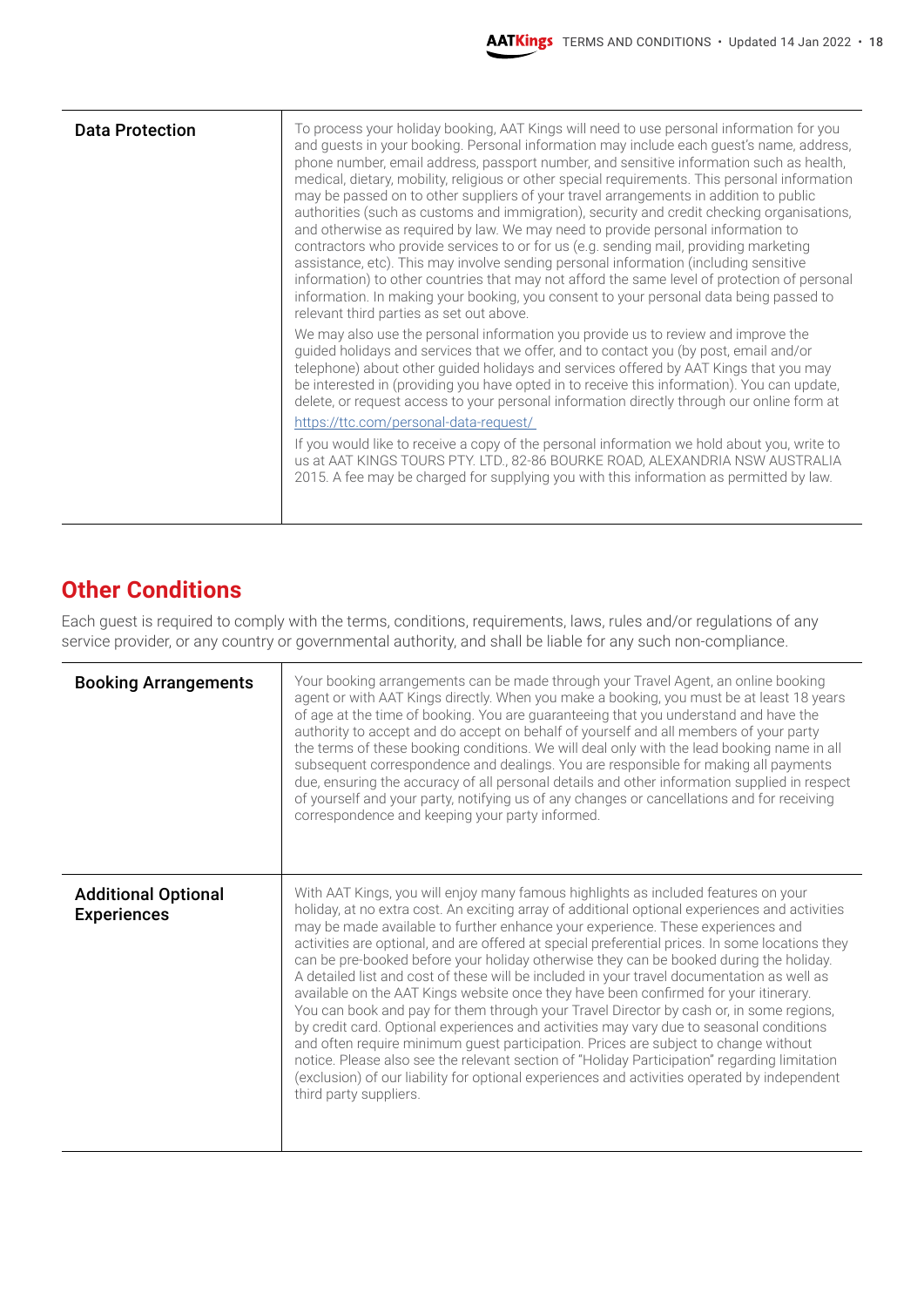| <b>Kings Club Guest</b><br><b>Benefits</b> | QCY - Cape York Frontier<br>QYC - Cape York Frontier<br>QGS - Gulf Savannah Wanderer<br>HRN - Horn Island<br>All Indian Pacific & The Ghan Rail product<br>UBOI - Jewels of the Bay<br>All Short Breaks<br>All Day Tours                                                                                                                                                                                                                                                                                                                                                                                                       |
|--------------------------------------------|--------------------------------------------------------------------------------------------------------------------------------------------------------------------------------------------------------------------------------------------------------------------------------------------------------------------------------------------------------------------------------------------------------------------------------------------------------------------------------------------------------------------------------------------------------------------------------------------------------------------------------|
| 2 <sup>nd</sup> Holiday Discount           | Tours less than 7 days in duration<br>QCY - Cape York Frontier<br>QYC - Cape York Frontier<br>HRN - Horn Island<br>QGS - Gulf Savannah Wanderer<br>All Indian Pacific & The Ghan Rail product<br>NAADR - Outback Adventure + Rail (The Ghan)<br>WEMPRE - Western Wonderland + Rail (Indian Pacific EAST-WEST)<br>WEMPRW - Western Wonderland + Rail (Indian Pacific WEST-EAST)<br>All Short Breaks<br>All Day Tours                                                                                                                                                                                                            |
| <b>Triple Share Discount</b>               | All Inspiring Journeys<br>QCY - Cape York Frontier<br>QYC - Cape York Frontier<br>QGS - Gulf Savannah Wanderer                                                                                                                                                                                                                                                                                                                                                                                                                                                                                                                 |
| <b>Young Traveller Discount</b>            | All Inspiring Journeys<br>QCY - Cape York Frontier<br>QYC - Cape York Frontier<br>QGS - Gulf Savannah Wanderer                                                                                                                                                                                                                                                                                                                                                                                                                                                                                                                 |
| <b>Group Travel Discount</b>               | WPBD - Wonders of the West Coast & Kimberley<br>WPMB - Wonders of the Pilbara & West Coast<br>WBD - Wonders of Kimberley<br>WDBP - Untamed Kimberley & West Coast ex Darwin<br>WDB - Untamed Kimberley<br>WBMP - Untamed Pilbara & West Coast<br>QCY - Cape York Frontier<br>QYC - Cape York Frontier<br>HRN - Horn Island<br>QGS - Gulf Savannah Wanderer<br>All Indian Pacific & The Ghan Rail product<br>NAADR - Outback Adventure + Rail (The Ghan)<br>WEMPRE - Western Wonderland + Rail (Indian Pacific EAST-WEST)<br>WEMPRW - Western Wonderland + Rail (Indian Pacific WEST-EAST)<br>All Short Breaks<br>All Day Tours |

# **Discount Exemptions**